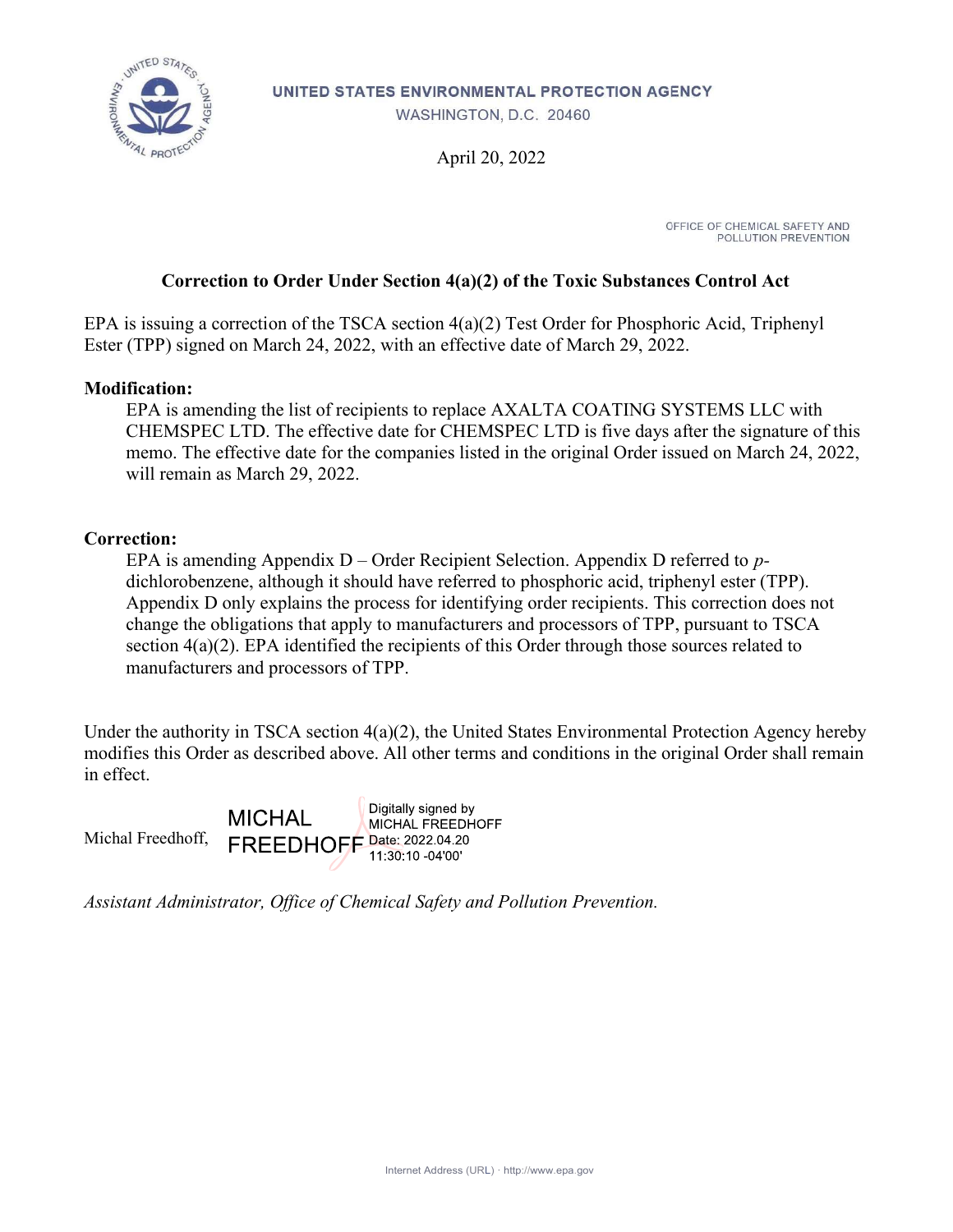

#### UNITED STATES ENVIRONMENTAL PROTECTION AGENCY WASHINGTON, D.C. 20460

March 24, 2022

# Order Under Section 4(a)(2) of the Toxic Substances Control Act

### Chemical Substance Subject to this Order:

Chemical Name: Phosphoric Acid, Triphenyl Ester (TPP)

Chemical Abstracts Service Registry Number (CASRN): 115-86-6

Docket Identification (ID) Number: EPA-HQ-OPPT-2018-0458<sup>1</sup>

#### Testing Required by this Order:

- 1. Environmental Hazard
	- Avian Dietary Toxicity Test
	- Avian Reproduction Test

#### Recipients of this Order:

Company Name: BASF CORP

Company Name: BERKSHIRE HATHAWAY INC

Company Name: AXALTA COATING SYSTEMS LLC

Company Name: DIXON TICONDEROGA

Company Name: KEM KREST LLC

Company Name: GS YUASA ENERGY SOLUTIONS INC

Company Name: HAAS GROUP INTERNATIONAL

Company Name: HENKEL OF AMERICA INC

Company Name: HOLLYFRONTIER CORP

Company Name: HUNTSMAN CORP

Company Name: ICL SPECIALTY PRODUCTS NORTH AMERICA INC

<sup>&</sup>lt;sup>1</sup> To access the docket, go to https://www.regulations.gov.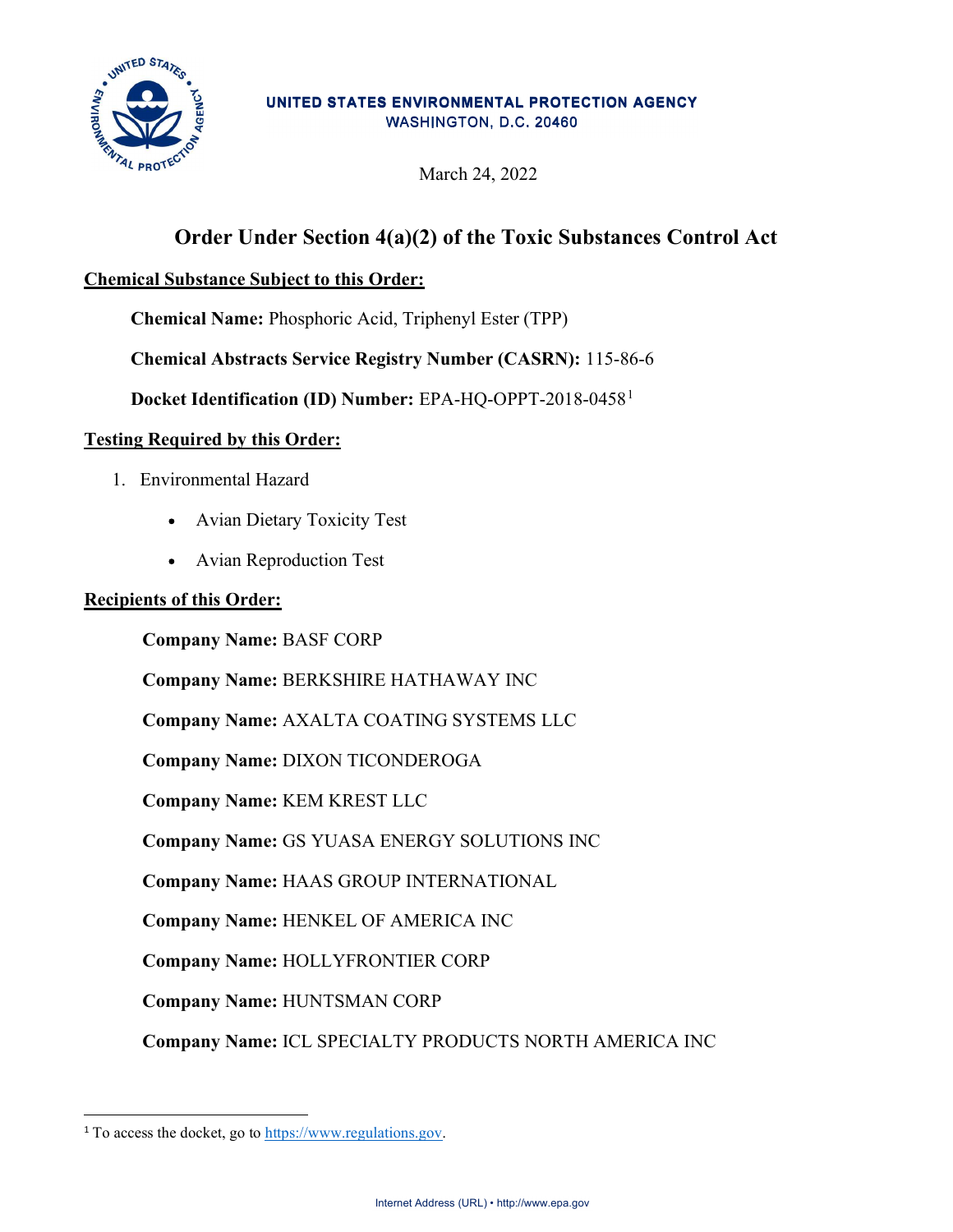Company Name: IDEMITSU APOLLO CORP

Company Name: JX HOLDINGS (USA) INC

Company Name: KLUBER LUBRICATION NORTH AMERICA LP

Company Name: LANXESS CORP

Company Name: LOTTE CHEMICAL CALIFORNIA

Company Name: METALS AND ADDITIVES LLC DBA OMNI OXIDE

Company Name: MITSUBISHI CHEMICAL AMERICA INC

Company Name: NYCO AMERICA LLC

Company Name: PANASONIC CORP OF NORTH AMERICA

Company Name: PORSCHE CARS NORTH AMERICA INC

Company Name: RAVAGO AMERICAS LLC

Company Name: SOJITZ CORP OF AMERICA

Company Name: SPECIAL MATERIALS COMPANY

Company Name: ST LOUIS GROUP

Company Name: THE BOEING CO

Company Name: POLYMER ADDITIVES INC

Dear Recipient:

This Order requires you and the other named manufacturer(s) and/or processor(s) of Phosphoric Acid, Triphenyl Ester (TPP) (CASRN 115-86-6) to develop and submit certain information for TPP, or otherwise respond to the U.S. Environmental Protection Agency (referred to herein as "the EPA" or "the Agency"). Failure to respond to this Order, or failure to otherwise comply with its requirements, is a violation of section 15 of the Toxic Substances Control Act (TSCA), 15 U.S.C. § 2614. Any person who violates TSCA shall be liable to the United States for penalties in accordance with TSCA section 16, 15 U.S.C. § 2615.

This Order is effective 5 calendar days after its date of signature by the EPA. The timeframes and options for responding are described in Unit IV (Response Options). Please note that the email transmitting this Order to you will provide the calendar date for the response deadlines as defined in Unit III (Deadlines for Responding to this Order). A subsequent email will provide a company specific Order number for you to use in responses and communications about this Order.

This Order is organized as follows:

| $T$ T<br>I. Purpose and Authority. |  |  |
|------------------------------------|--|--|
|------------------------------------|--|--|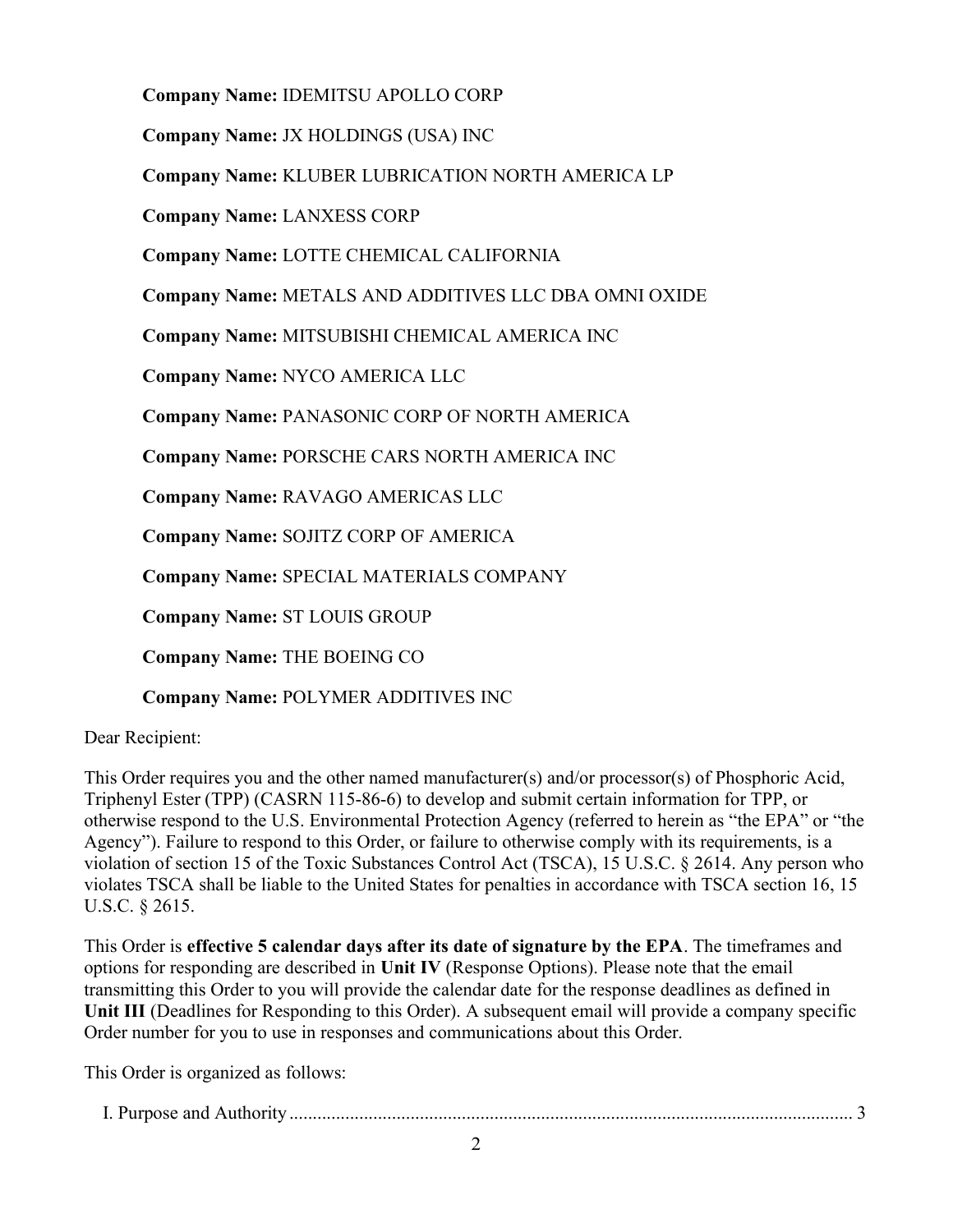| VI. Requirements of Response Option 1: Develop the Information Required by this Order 15 |  |
|------------------------------------------------------------------------------------------|--|
|                                                                                          |  |
|                                                                                          |  |
|                                                                                          |  |
|                                                                                          |  |
|                                                                                          |  |
|                                                                                          |  |
|                                                                                          |  |
|                                                                                          |  |
|                                                                                          |  |
|                                                                                          |  |
| Appendix C - How to Access the CDX Application and Recordkeeping Requirements  28        |  |
|                                                                                          |  |
|                                                                                          |  |
| <b>I. PURPOSE AND AUTHORITY</b>                                                          |  |

# A. OVERVIEW

This Order is being issued under the authority of the Toxic Substances Control Act (TSCA), 15 U.S.C. § 2601 et seq. TSCA section 4 authorizes the EPA to require the development of necessary information related to chemical substances and mixtures.

This Order requires the identified recipients to develop and submit new information on TPP (CASRN 115-86-6) that is necessary for the EPA to perform a risk evaluation under TSCA section 6(b).

Information on testing requirements is provided in Appendix E. The EPA encourages the formation of industry consortia to jointly conduct testing between the recipients of this Order. See Unit VIII for more information on this topic.

The Order provides four response options, listed below. More information on each of these options is provided in Unit IV. Timeframes for these options is provided in Unit III. Note that the deadline to identify as a manufacturer, processor, or both is 30 calendar days of the effective date of this Order. This step is necessary for purposes of this Order to ensure that your company can appropriately access the CDX application used for responding to section 4 orders.

#### Option 1: Develop the Information

Use this option to develop information in response to all of the requirements of this Order that apply to you, or use this option in conjunction with other response options identified in this section as appropriate.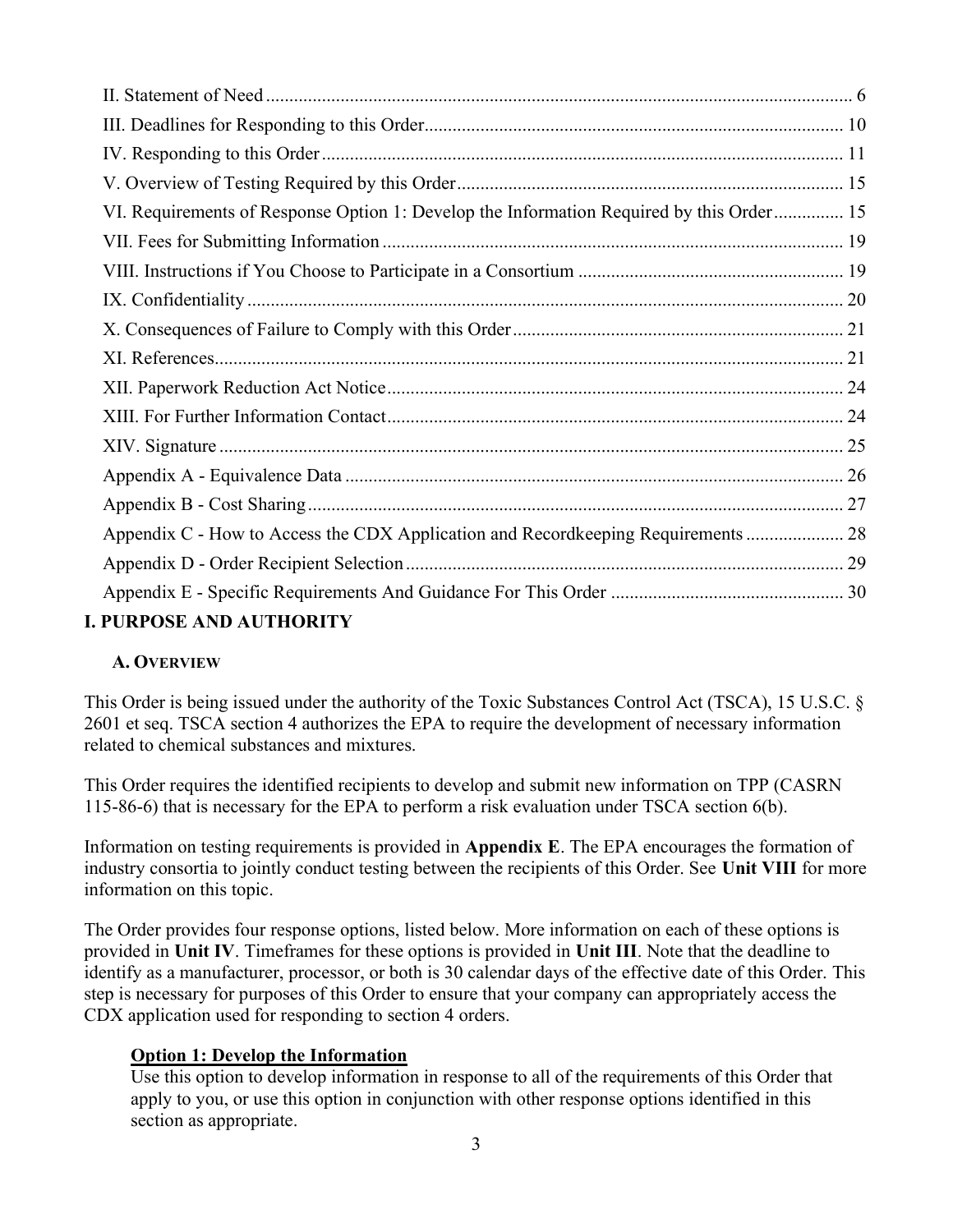Manufacturers who are required to test a chemical substance or mixture pursuant to a TSCA section 4 order are also required to pay a fee (see Unit VII).

### Option 2: Submit Existing Information

Use this option to submit an existing study and/or other scientifically relevant information that you believe the EPA has not considered, along with supporting rationale that explains how the submittal(s) meets part or all of the information described as necessary in Unit II. If the Agency determines that the submitted information satisfies one or more data needs identified by this Order, the Agency will extinguish any associated test requirement(s).

#### Option 3: Request an Exemption

Use this option to request an exemption from a testing requirement of this Order. The EPA will grant an exemption if:

- 1. Information on the subject chemical or an equivalent chemical has been submitted in accordance with a rule, order, or consent agreement under TSCA section 4(a), or is being developed in accordance with such a rule, order (including this Order), or consent agreement; and
- 2. Submission of information by the exemption applicant would be duplicative of information which has been submitted or is being developed in accordance with such rule, order (including this Order), or consent agreement.

### Option 4: Claim that You Are Not Subject to this Order

Use this option to claim that you are not subject to this Order. You may claim that you are not subject to this Order if all of the following are true:

- 1. You do not currently manufacture or process the chemical(s) identified by this Order;
- 2. You do not intend to manufacture or process the chemical(s) within the period of testing provided by this Order; and
- 3. You have not manufactured or processed the chemical(s) at any time during the five years preceding the date of this Order.

You must provide an explanation of the basis for your claim, along with appropriate supporting information to substantiate that claim.

## B. TERMINOLOGY USED IN THIS ORDER

The term "manufacture" means to import into the customs territory of the United States, to produce, or to manufacture. 15 U.S.C. § 2602(9). Import also includes importing the chemical as an impurity in an article.

The term "process" means the preparation of a chemical substance or mixture, after its manufacture, for distribution in commerce—(A) in the same form or physical state as, or in a different form or physical state from, that in which it was received by the person so preparing such substance or mixture, or (B) as part of an article containing the chemical substance or mixture. 15 U.S.C. § 2602(13).

The term "chemical" or "substance" means a chemical substance or mixture.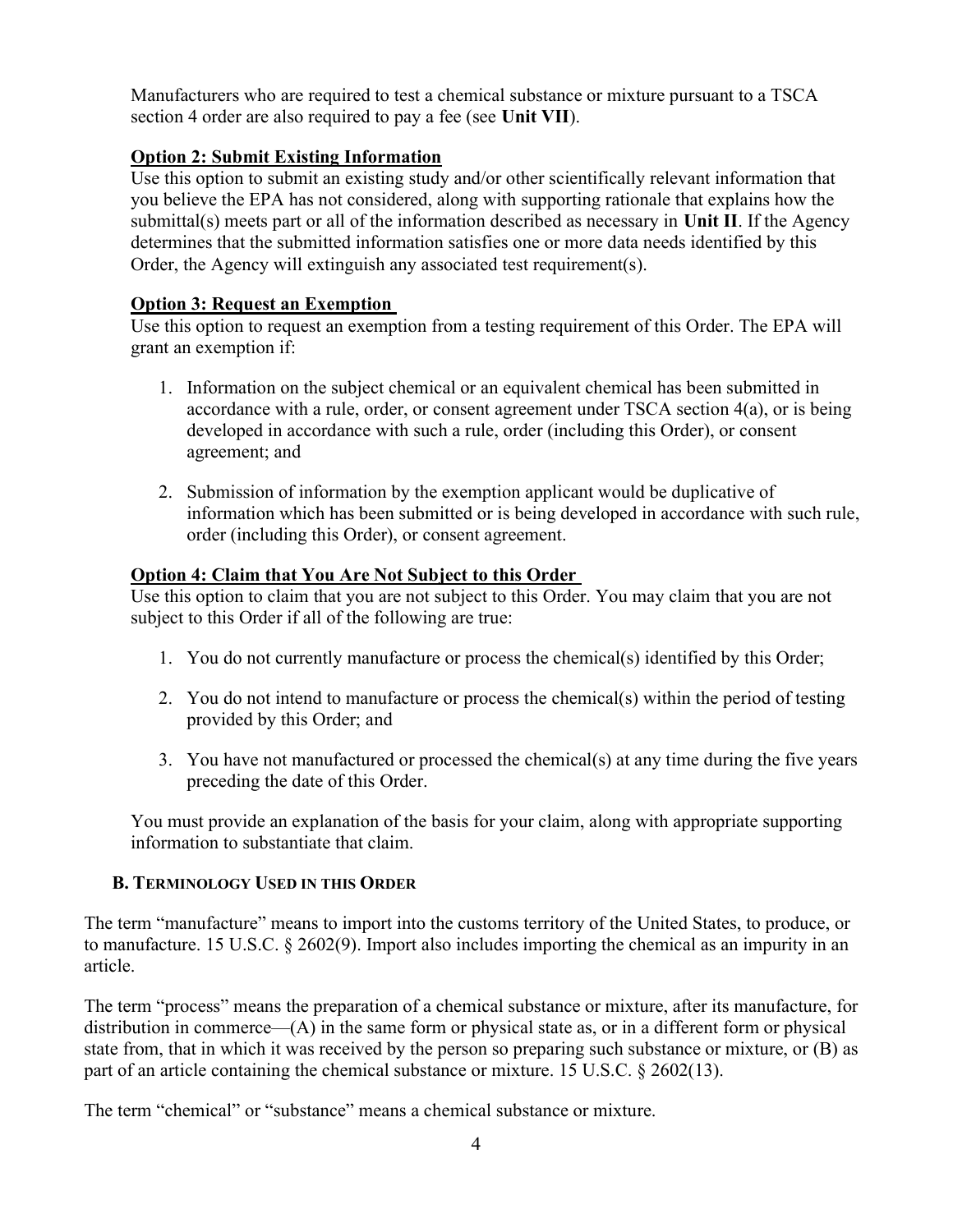### C. PERSONS SUBJECT TO THIS ORDER

## 1. Persons Identified

An order issued under section 4(a) of TSCA may require the development of information by any person who manufactures or processes, or intends to manufacture or process, a chemical substance or mixture subject to the order. The recipients of this Order are listed at the top of the Order.

For purposes of this Order, a recipient identified by this Order is subject to the Order if it has manufactured or processed the chemical at any time during the five years preceding the date of this Order. If a recipient identified by this Order has not manufactured or processed the chemical during the prior five years, the recipient is nevertheless subject to the Order if they intend to manufacture or process the chemical within the period of testing provided by this Order.

A person who contracts with a producing manufacturer to manufacture or produce a chemical substance is also a manufacturer if (1) the producing manufacturer manufactures or produces the substance exclusively for that person, and (2) that person specifies the identity of the substance and controls the total amount produced and the basic technology for the plant process.

A recipient who is an importer of record of a chemical substance identified by this Order is responsible for the testing requirements of this Order, even if the recipient does not store, handle, use, or otherwise directly deal with the chemical.

The means by which the EPA identified each recipient subject to this Order does not govern whether a recipient is subject to this Order. Ultimately, any recipient that meets the criteria discussed in this section is subject to this Order, regardless of the basis on which the Agency identified the recipient.

## 2. Corporate Structure of Recipients: Changes of Ownership

The EPA has attempted to identify the highest-level U.S. corporate entity for purposes of issuing this Order. The highest-level U.S. corporate entity is ultimately responsible for satisfying the obligations of this Order, although the highest-level U.S. corporate entity may delegate its responsibilities under this Order to a U.S. subsidiary. Where the corporate entity named in this Order is not the highest-level U.S. corporate entity, the Agency nonetheless considers notification of the company named in this Order to constitute notification of the highest-level U.S. corporate entity and holds the highest-level U.S. corporate entity ultimately responsible for satisfying the obligations of this Order.

Should you wish to modify the name of the recipient or identify another U.S. corporate entity in the corporate structure as the point of contact in place of the recipient named in this Order, you must submit a request to the EPA. Submit your request, justification for the change, and contact information for the representatives of the newly named entity to  $TSCAtestorders@epa.gov$ . A representative from the Agency will contact you and any other representatives regarding this request.

In the event of mergers, acquisitions, or other transactions that create a corporate successor in interest (subsequent to the manufacturing or processing that triggered the reporting obligation, and either before or after receipt of this Order), that successor in interest is responsible for satisfying the obligations of this Order. The successor in interest must notify the EPA of its identity within 14 days following the transaction.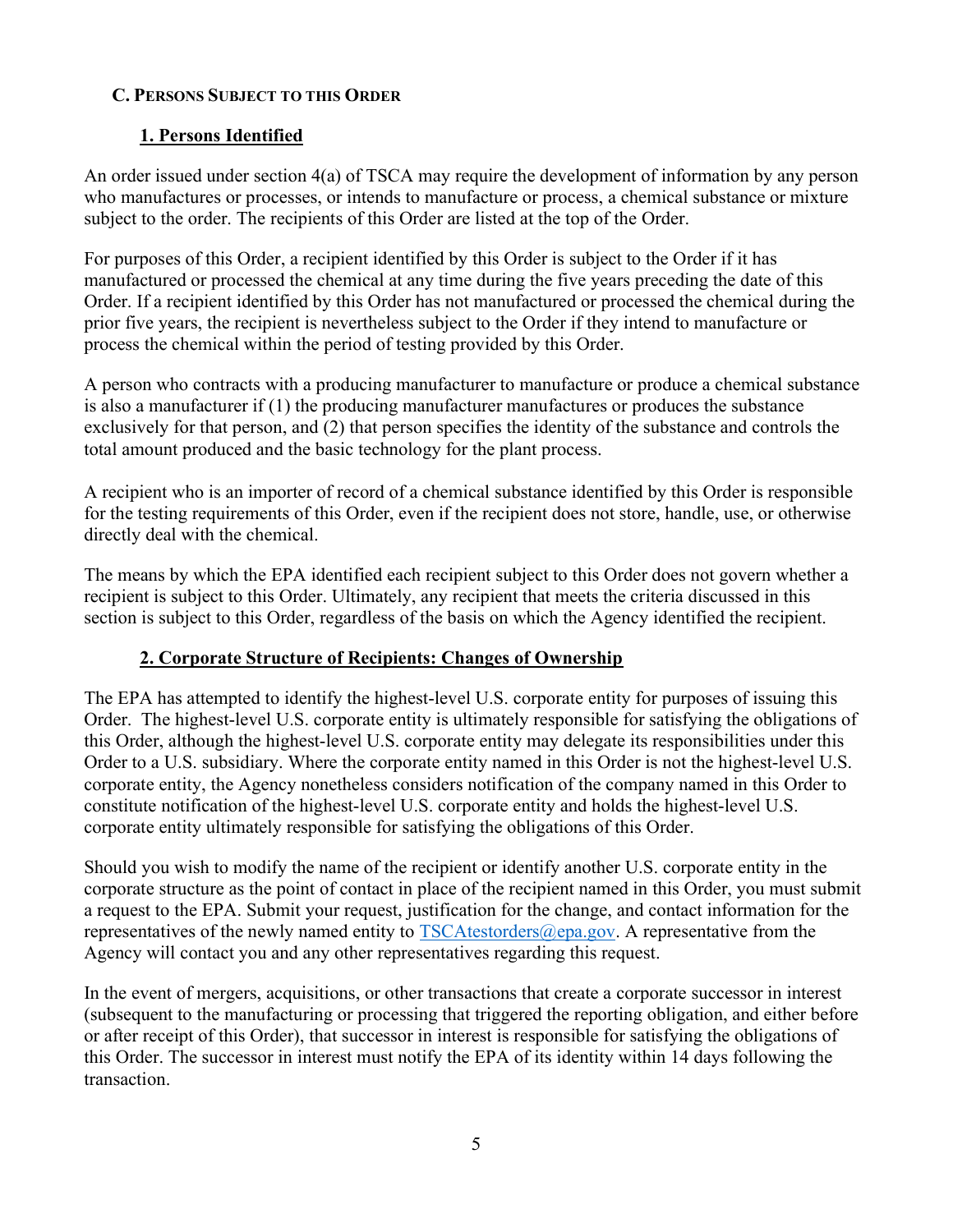### D. PREVIOUSLY ISSUED ORDERS

The EPA previously issued a test order for TPP, effective January 19, 2021, to meet other data needs. See https://www.epa.gov/assessing-and-managing-chemicals-under-tsca/tsca-section-4a2-test-orderphosphoric-acid-triphenyl<sup>2</sup>.

Since issuing that test order, the EPA's continuing review of the reasonably available information has identified additional information needed to inform the associated risk evaluation. Accordingly, the Agency is issuing this additional Order for TPP. See the Statement of Need for further details. This Order does not alter the requirements of any previous test orders.

# II. STATEMENT OF NEED

The basis for requiring the development of new information by this Order is described in this unit and in Appendix E. This statement of need, as required by TSCA section  $4(a)(3)$ , includes: (A) the need for the new information; (B) how information reasonably available to the Administrator was used to inform the decision to require the new information; (C) why issuance of this Order is warranted instead of promulgating a rule or entering into a consent agreement; and (D) (if applicable) the basis for the Agency's decision to require testing of vertebrate animals. Appendix E (Testing Requirements of This Order) indicates which tests apply specifically to manufacturers and/or processors subject to this Order.

## A. THE NEED FOR THE NEW INFORMATION

This section and **Appendix E** explain what new information is being required in this Order and why such information is needed for the risk evaluation of TPP under TSCA section 6(b).

The EPA has identified the following information in this section as necessary to conduct a risk evaluation to determine whether TPP presents an unreasonable risk of injury to health or the environment, without consideration of costs or other nonrisk factors, including an unreasonable risk to a potentially exposed or susceptible subpopulation identified as relevant to the risk evaluation by the Administrator, under the conditions of use (COU).

The next unit will outline how the EPA came to determine these new information needs. Note that additional details for these testing requirements are provided in Unit  $V$  and Appendix E.

## 1. Environmental Hazard

Information on hazards to aquatic and terrestrial organisms is needed to conduct a risk evaluation. The relevant environmental hazard data needs that this Order seeks to address for TPP, are as follows:

- Avian Dietary Toxicity Test
- Avian Reproduction Test

<sup>&</sup>lt;sup>2</sup> https://www.epa.gov/assessing-and-managing-chemicals-under-tsca/tsca-section-4a2-test-order-phosphoric-acid-triphenyl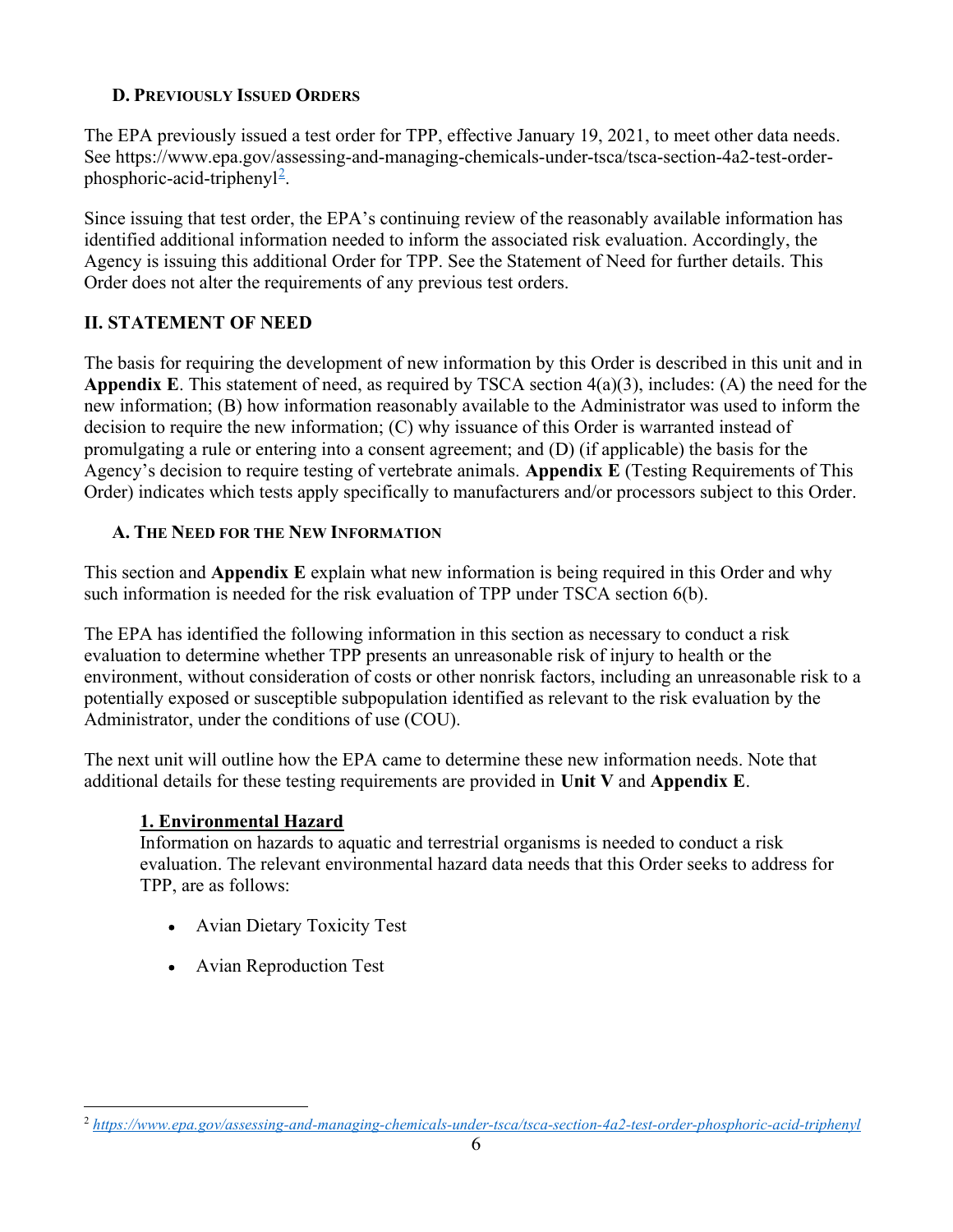#### B. HOW INFORMATION REASONABLY AVAILABLE TO THE ADMINISTRATOR WAS USED TO INFORM THE DECISION TO REQUIRE NEW INFORMATION

This section details the "Scoping and Conceptual Models" and "Systematic Review of Reasonably Available Existing Information" processes used by the EPA to identify, respectively, what information is reasonably available to integrate into the risk evaluation for the conditions of use of TPP and ascertain, via a "Discipline-Specific Approach for Identifying Data Needs" what needed information is not reasonably available in existing literature (i.e., what testing to require).

### 1. Scoping and Conceptual Models

The Final Scope of the Risk Evaluation for TPP (https://www.epa.gov/sites/default/files/2020- 09/documents/casrn\_115-86-6\_triphenyl\_phosphate\_TPP\_final\_scope.pdf<sup>2</sup>) (hereinafter "Final Scope") includes the hazards, exposures, conditions of use, and the potentially exposed or susceptible subpopulations the EPA expects to consider in the TSCA section 6(b) risk evaluation for TPP. The Agency has used the scope document and the conceptual models therein for workers and occupational non-users (ONUs), consumers and bystanders, general population, and environmental releases as a starting point for identifying information needs under this Order. The conceptual models visually represent the human and environmental exposures (pathways and routes), receptors, and hazards associated with the conditions of use of TPP. For each exposure (pathway and route), receptor, and hazard that is visually represented, the EPA has identified the information needed to conduct a risk evaluation for this chemical.

### 2. Systematic Review of Reasonably Available Existing Information

The systematic review process began with searching peer-reviewed literature databases (e.g., Agricola, PubMed, Science Direct, ECOTOX Knowledgebase) for studies using TPP, synonyms, and trade names. The EPA also conducted a search of gray literature  $(e.g.,$  technical reports, reference books, dissertations, and other information not found in standard, peer-reviewed literature databases), as well as review of public comments posted to the docket for this chemical substance during the prioritization process and following publication of the draft scope document, relevant data and information submitted to the Agency under TSCA sections 4, 5, 8(e), 8(d), and For Your Information (FYI) submissions. The collected compilation of information was then screened for relevance. This process applied title/abstract screening and/or full-text screening based on screening criteria developed *a priori* for environmental hazard and consumer exposure (Population, Exposure, Comparator and Outcomes (PECO)); physical and chemical properties (Pathways and Processes, Exposure, Setting or Scenario, and Outcomes (PESO)) or occupational exposure literature (Receptors, Exposure, Setting or Scenario, and Outcomes (RESO)).

## 3. Discipline-Specific Approach for Identifying Data Needs

## a. Environmental Hazard

The EPA defined the pathways and routes of exposure, receptors, and hazards for environmental releases and wastes that are expected to be evaluated in the *Final Scope* (Figure 2-15 pg. 41).

As determined in the Final Scope, the manufacturing, processing, distribution, use and disposal of TPP can result in releases to the environment and exposure to aquatic and terrestrial organisms. The EPA

<sup>&</sup>lt;sup>3</sup> https://www.epa.gov/sites/default/files/2020-09/documents/casrn\_115-86-6\_triphenyl\_phosphate\_TPP\_final\_scope.pdf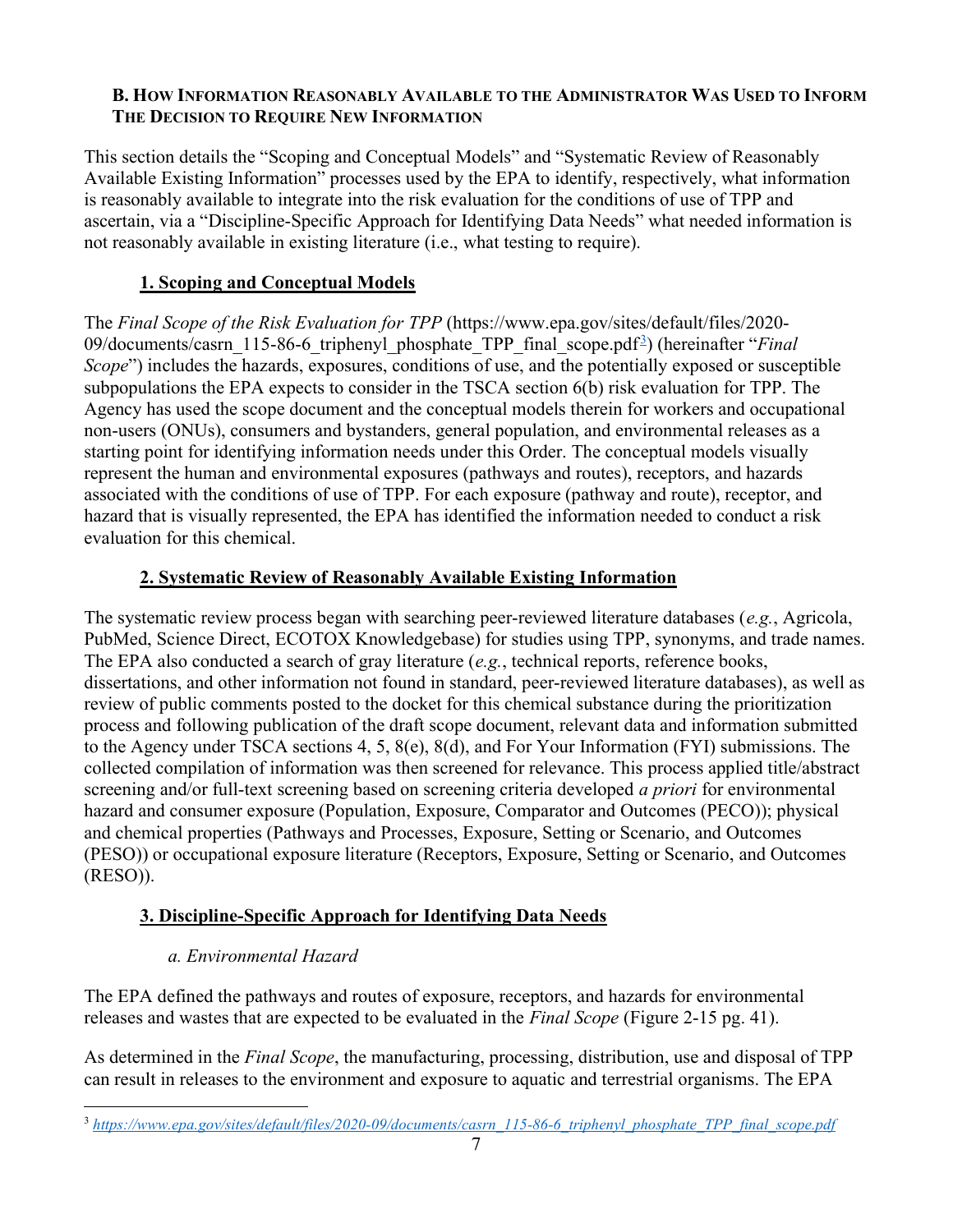expects to assess environmental hazards and risks to both aquatic and terrestrial plants, invertebrates, and vertebrates and therefore requires hazard data for each of these assessment endpoints. The Agency also expects to assess organisms for both aquatic and terrestrial hazard when those organisms transition between aquatic and terrestrial ecosystems depending on the life stage evaluated (e.g., midges inhabit sediment as larvae but mature into adults that inhabit terrestrial and aquatic ecosystems).

Identification of the reasonably available information for TPP included consideration of existing data for the parent chemical and analogous chemicals for aquatic and terrestrial exposure pathways. The EPA identified one analogue to TPP using EPA's Analog Identification Methodology (AIM) software (see Unit II.B, Environmental Hazard – Analogues Table). The Agency identified existing measured environmental hazard data for aquatic and terrestrial species for TPP and the identified analogue from the EPA's ECOTOX Knowledgebase (ECOTOX) and information submitted under TSCA, (e.g., under Sections 4 and 8e), FIFRA, and the Endocrine Disruptor Screening Program (EDSP).

Pursuant to this Order, the EPA is requiring data be submitted to facilitate evaluation of risk to terrestrial organisms. An order requesting testing to fill the aquatic data gaps identified for TPP was issued previously (see Unit XI, References). As shown in the table below, terrestrial environmental hazard data were identified for TPP, but not the identified analogue. These data covered exposures of TPP to terrestrial vegetation and acute and chronic exposures to mammals. No toxicity data for acute and chronic exposures to soil invertebrates or birds were identified.

An order requesting testing for soil invertebrates was issued previously. The current order is specific to test needs identified for birds, which were not included in the first order.

|                                           | <b>CASRN</b>    | <b>Environmental Hazard Data Availability for TPP</b> |                          |                          |                          |                           |                          |                          |
|-------------------------------------------|-----------------|-------------------------------------------------------|--------------------------|--------------------------|--------------------------|---------------------------|--------------------------|--------------------------|
| <b>Chemical Name</b>                      |                 | <b>Acute Exposure</b>                                 |                          |                          | <b>Chronic Exposure</b>  |                           |                          |                          |
|                                           |                 | Soil<br>Invertebrate                                  | Mammal Bird              |                          | Soil<br>Invertebrate     | Mammal Bird               |                          | <b>Vegetation</b>        |
| Phosphoric acid,<br>triphenyl ester (TPP) | 115-86-6        | $\blacksquare$                                        | Х                        | -                        | $\overline{\phantom{a}}$ | $\boldsymbol{\mathrm{X}}$ | $\overline{\phantom{a}}$ | X                        |
| <b>Analogue of TPP</b>                    |                 |                                                       |                          |                          |                          |                           |                          |                          |
| Diphenyl phenylphosphonate                | $3049 - 24 - 9$ |                                                       | $\overline{\phantom{a}}$ | $\overline{\phantom{0}}$ |                          |                           | $\overline{\phantom{a}}$ | $\overline{\phantom{0}}$ |

#### Table 1. Terrestrial Environmental Hazard – Analogues

X signifies data were identified and "-" signifies a gap, where no data were identified

#### C. WHY ISSUANCE OF THIS ORDER IS WARRANTED INSTEAD OF PROMULGATING A RULE OR ENTERING INTO A CONSENT AGREEMENT

The EPA is using its order authority under TSCA section  $4(a)(2)$  to inform the risk evaluation for TPP under TSCA section 6(b) in accordance with the requirements and timeframes for conducting the risk evaluation. Use of this TSCA section 4(a)(2) authority will allow the Agency to target known manufacturer and processor recipients to obtain the needed information more quickly than if the EPA were to issue a TSCA section 4 rulemaking or consent agreement.

#### D. THE EPA DETERMINED THAT VERTEBRATE TESTING IS NEEDED IN THIS ORDER

The EPA has determined that vertebrate testing is needed to assess the particular exposure pathways and receptors discussed in this Order. Reasonably available data, computational toxicology, or highthroughput screening methods and prediction models are not available and/or cannot be used to address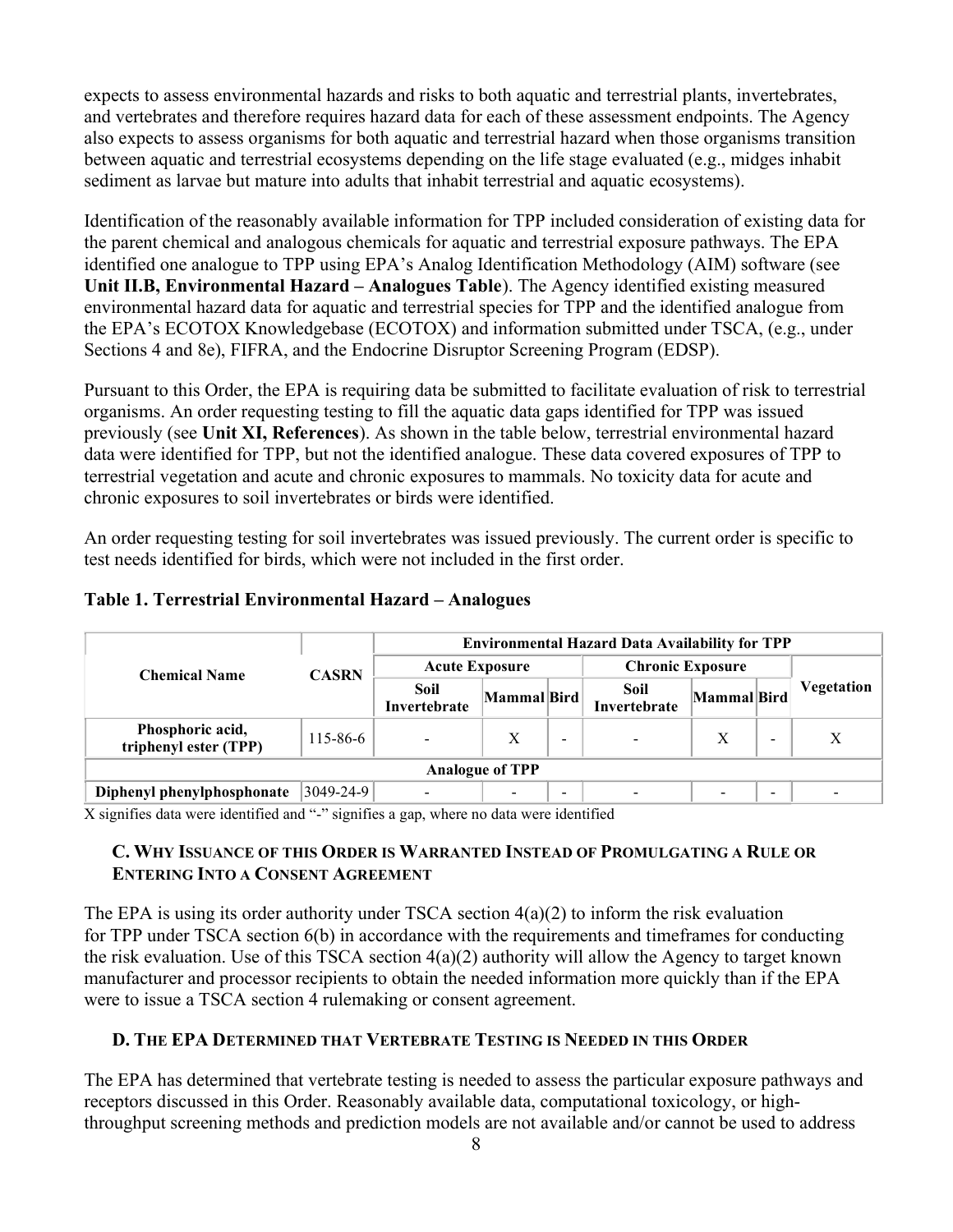the avian reproduction testing required by this Order (see below for details). The analysis for determining data needs described in Unit II.B included use of acceptable new approach methodologies (NAMs), specifically the EPA computational toxicology and informatics tools such as AIM, to identify analogues with existing information that could potentially fill data needs. A list of the testing on vertebrates required by this Order as well as further information on the EPA review process that led to the inclusion of such testing requirements can be found in Unit II.B and Appendix E, as well as below.

#### 1. Environmental Hazard: Avian Dietary Toxicity Test

No acute avian toxicity data were identified for the parent or identified analogues for any apical endpoints. No approved or readily available new approach methodologies (NAMS) were identified that could be used to inform the data gap for acute avian toxicity in the absence of test data. Without toxicity data, the EPA is unable to determine if dietary exposures to TPP pose a risk to terrestrial vertebrates. Office of Pesticide Programs recently released a guidance that describes instances where sub-acute dietary testing in birds may be waived (U.S. EPA, 2020a). This waiver specifically outlines instances where the animal testing burden can be reduced by requesting only acute oral testing and chronic dietary toxicity testing in birds and waiving the FIFRA requirement for acute oral testing, sub-acute dietary testing, and chronic toxicity testing, each with two avian species. The Agency has worked to ensure that the animal testing burden under TSCA is reduced by utilizing all available ecotoxicity data and tailoring data needs to the specific properties of each chemical. The EPA has determined that the sub-acute dietary testing is more relevant than the acute oral toxicity test to clarify the uncertainties related to a lack of available avian toxicity data based on the expected dietary exposure route for this chemical. As a result, the Agency is requesting data with only one species, the bobwhite quail, as well as only requesting that only sub-acute dietary toxicity test be submitted, rather than both acute oral and subacute dietary testing. The testing requirement is further reinforced by one acute in vitro avian toxicity study, which found exposure to TPP for 36 hours caused cytotoxicity in chicken hepatocytes (LC50 = 47  $\mu$ M) as well as induced changes in the gene expression relevant to the thyroid hormone pathway, oxidative stress, and metabolism (Su et al., 2014). The EPA will consider the in vitro study but cannot use it in isolation to determine a hazard threshold because chicken cellular assays have not been approved as NAMs for use in TSCA risk evaluations. TPP has also been detected in media to which terrestrial organisms could be exposed, including wastewater effluent, landfill leachate, sediment, soil, ambient air, and in tissue of various organisms (U.S. EPA, 2015b; UK Environment Agency, 2009; OECD, 2002, USGS, 1991g). Detection in tissues of various organisms suggest direct terrestrial exposure and supports the need to understand hazard in the terrestrial ecosystem (U.S. EPA, 2020b).

#### 2. Environmental Hazard: Avian Reproduction Test

No chronic avian toxicity data were identified for the parent or identified analogues for any apical endpoints. No approved or readily available new approach methodologies (NAMS) were identified that could be used to inform the data gap for chronic avian toxicity in the absence of test data. Without toxicity data, the EPA is unable to determine if chronic exposures to TPP pose a risk to terrestrial vertebrates. The testing requirement is further reinforced by one acute in vitro avian toxicity study, which found exposure to TPP for 36 hours caused cytotoxicity in chicken hepatocytes (LC50 = 47  $\mu$ M) as well as induced changes in the gene expression relevant to the thyroid hormone pathway, oxidative stress, and metabolism (Su et al., 2014). The Agency will consider the in vitro study but cannot use it in isolation to determine a hazard threshold because chicken cellular assays have not been approved as NAMs for use in TSCA risk evaluations. TPP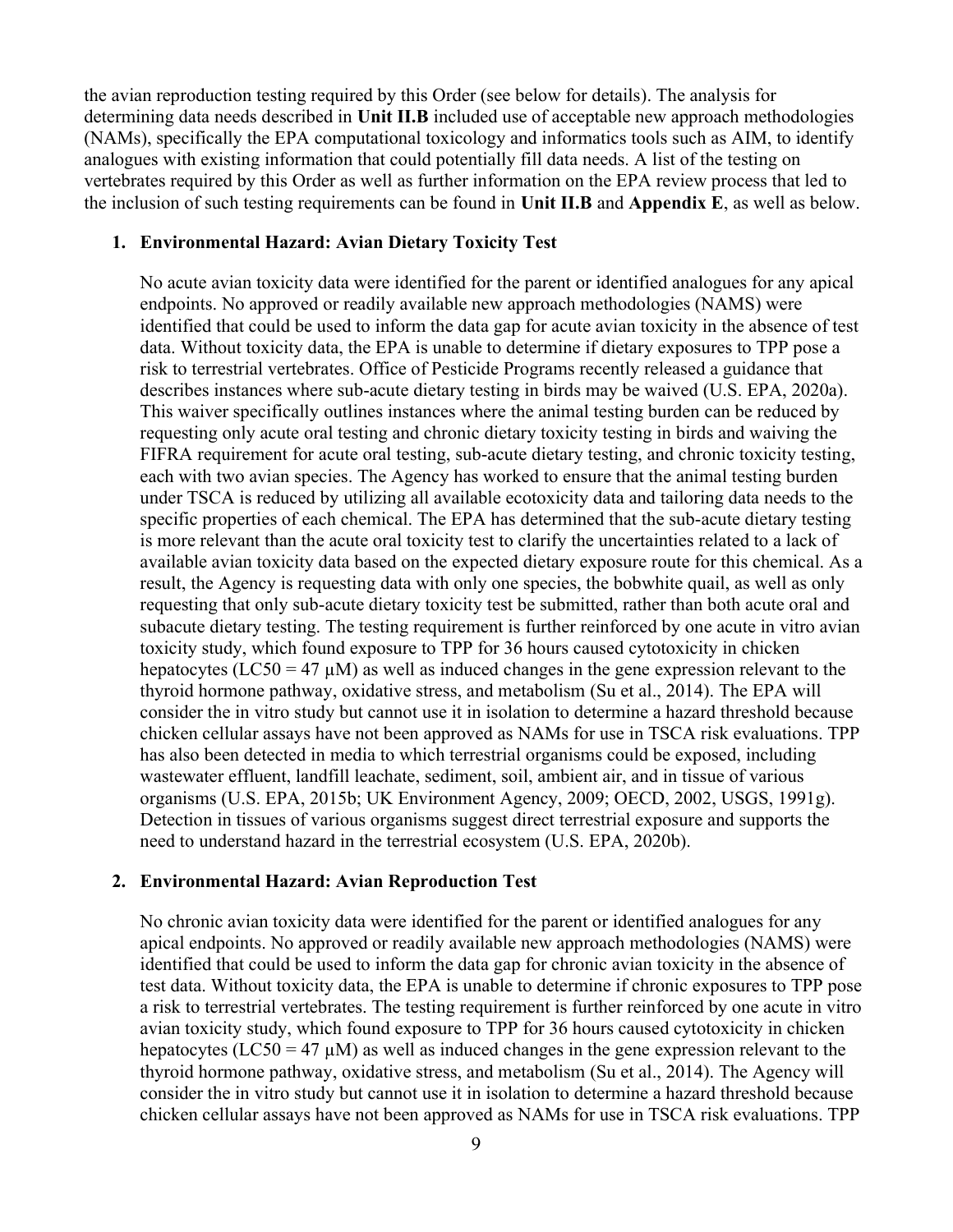has also been detected in media to which terrestrial organisms could be exposed, including wastewater effluent, landfill leachate, sediment, soil, ambient air, and in tissue of various organisms (U.S. EPA, 2015b; UK Environment Agency, 2009; OECD, 2002, USGS, 1991g). Detection in tissues of various organisms suggest direct terrestrial exposure and supports the need to understand hazard in the terrestrial ecosystem (U.S. EPA, 2020).

#### III. DEADLINES FOR RESPONDING TO THIS ORDER

This section describes the deadlines for this Order and possible modifications to such deadlines.

#### A. DEADLINES FOR RESPONSES TO THIS ORDER

The table below provides the deadlines for this Order. Deadlines that fall on a weekend or holiday will remain and will not be extended to the next weekday. Descriptions of these response options and the required process associated with each option is provided in Unit IV.

|  | Table 2. Deadlines for Responses, Study Plans, and Test Reports |  |  |
|--|-----------------------------------------------------------------|--|--|
|  |                                                                 |  |  |

| <b>Order Requirement</b>                                                                 | <b>Recipient's Deadline (Days after the</b><br>effective date of the Order) | <b>EPA Response</b><br>Deadline* |  |
|------------------------------------------------------------------------------------------|-----------------------------------------------------------------------------|----------------------------------|--|
| Identify as a Manufacturer, Processor or Both<br>$\bullet$                               | 30                                                                          | n/a                              |  |
| Submit Request to Modify Corporate Identity<br>٠<br>Identified                           | 30                                                                          | n/a                              |  |
| Choose to Submit Existing Data (Option 2)<br>٠                                           | 30                                                                          | 45                               |  |
| Claim that You Are Not Subject to this Order<br>$\bullet$<br>(Option 4)                  | 45                                                                          | 60                               |  |
| Choose to Develop the Information - On Own or as<br>٠<br>Part of a Consortium (Option 1) | 65                                                                          | n/a                              |  |
| Request an Exemption (Option 3)<br>٠                                                     | 65                                                                          | 80                               |  |
| Submit Draft Study Plan<br>٠                                                             | 80                                                                          | 95                               |  |
| Submit Final Study Plan<br>٠                                                             | 110                                                                         | 125                              |  |
| <b>Submit Final Test Report</b><br>٠                                                     | Deadline varies per Test Requirement (See Unit V and<br>Appendix E)         |                                  |  |

\*See Unit III.B for potential automatic extensions associated with the EPA responses. Deadlines for submitting final test reports for each required test are provided in Appendix E.

#### B. AUTOMATIC EXTENSIONS TO DEADLINES

The EPA will automatically extend deadlines should the Agency fail to meet any EPA response deadline set forth in Unit III.A. Specifically, deadlines will be automatically extended should the Agency fail to respond within 15 calendar days of the deadline for a response option if the response was submitted in the CDX application prior to the deadline provided. For each day exceeding the 15-day period following the associated deadline, the EPA will extend subsequent deadlines by one day.

Should a recipient amend their response, at any time, the EPA will not extend any associated or subsequent deadlines. Therefore, the Agency recommends that recipients submit their amendments or extension requests as early as practicable to ensure adequate time to perform any required testing given that the Agency will not automatically extend deadlines for any such amendments to responses.

#### The EPA will not automatically extend a deadline for a response should the recipient submit its response after the deadline for the given response option. Additionally, the EPA will not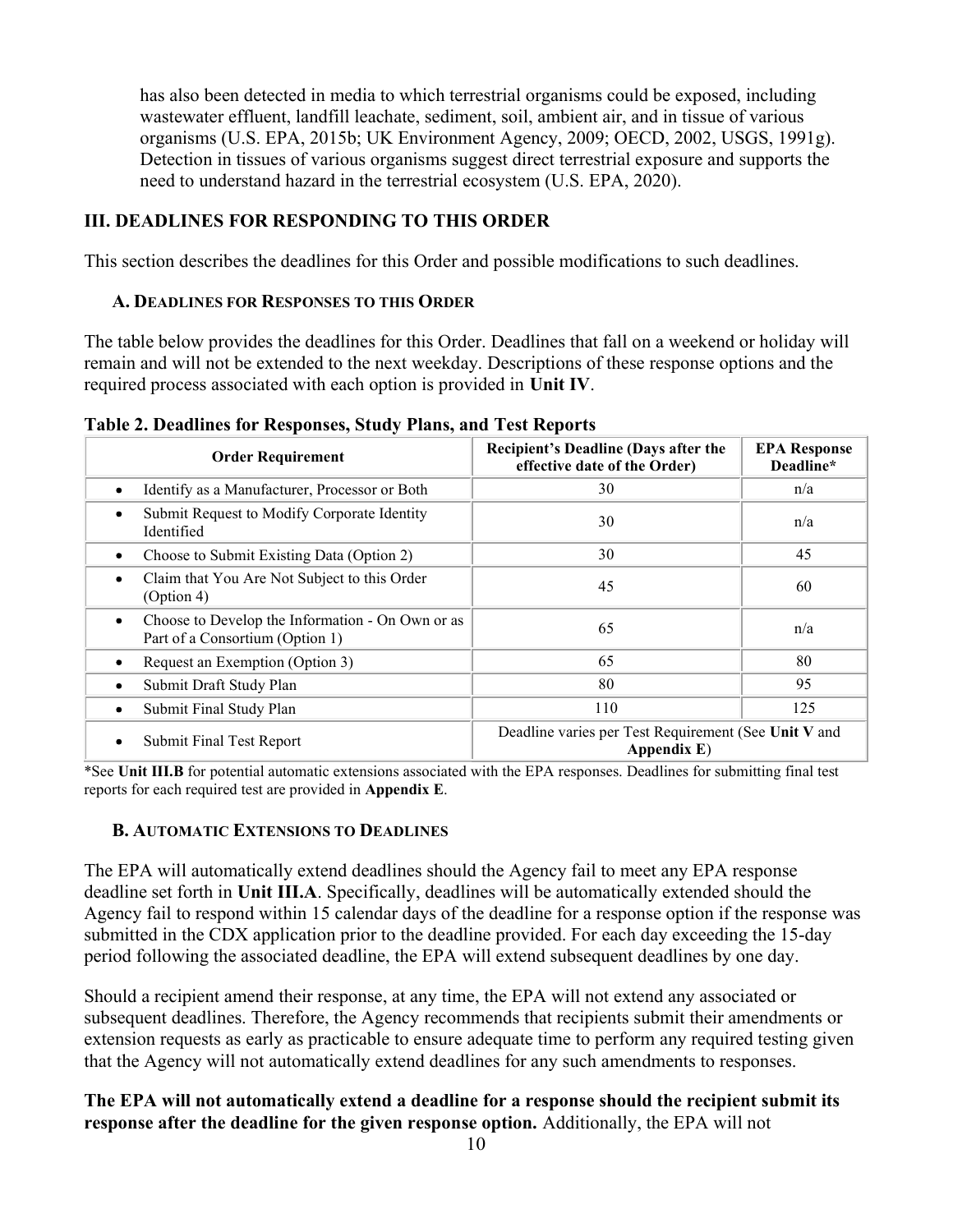automatically extend a deadline for a response should the Agency respond within 15 days of the deadline for a given response option that was submitted on or before the deadline for that response option.

Other than potential automatic extensions to deadlines described here, Unit III.C provides the process for requesting an extension to a deadline.

## C. REQUESTING AN EXTENSION TO A DEADLINE FOR RESPONDING TO THIS ORDER

If you believe you cannot submit the required identification as a manufacturer, processor, or both; Order response; draft study plan; final study plan; or final test report to the EPA by the deadline(s) specified in this Order and intend to seek additional time to meet the requirement(s), you must submit a request to the Agency through the EPA's CDX portal as soon as you know you may need an extension. Your request must include: (1) a detailed description of the expected difficulty, including technical and laboratory difficulties, and (2) a proposed schedule including alternative dates for meeting such requirement(s) on a step-by-step basis.

The EPA will grant or deny deadline extension requests at its discretion.

# IV. RESPONDING TO THIS ORDER

You are required to respond to this Order even if you believe your company is not subject to this Order. Failure to provide a response is a violation of section 15 of TSCA.

## A. IDENTIFY AS A MANUFACTURER, PROCESSOR, OR BOTH

Within 30 calendar days of the effective date of this Order, you, as a recipient of this Order, are required to respond to this Order through the EPA's Central Data Exchange (CDX) portal, informing the Agency whether you will be responding to this Order as manufacturer or processor (if you manufacture and process the chemical, select manufacturer). To provide your preliminary response to this Order, you will receive an e-mail from the EPA within five days of the Order being signed (i.e., by the effective date of the Order) that provides a CDX Order number for purposes of complying with this Order.

You may claim that you are not subject to this Order if you (1) do not currently manufacture or process the chemical(s) identified by this Order; (2) do not intend to manufacture or process the chemical(s) within the period of testing provided by this Order (see Unit V); and (3) have not manufactured or processed the chemical(s) at any time during the five years preceding the effective date of this Order. See Unit VI.B.4 for more information on how to claim that you are not subject to this Order.

#### B. FOUR RESPONSE OPTIONS

A recipient has four available options for purposes of responding to this Order. See Unit III to review the deadlines for this Order.

## Option 1: Develop the Information

If you choose to develop information in response to this Order, you must select this option in the CDX portal form.

For details on the steps of this response option, see Unit VI.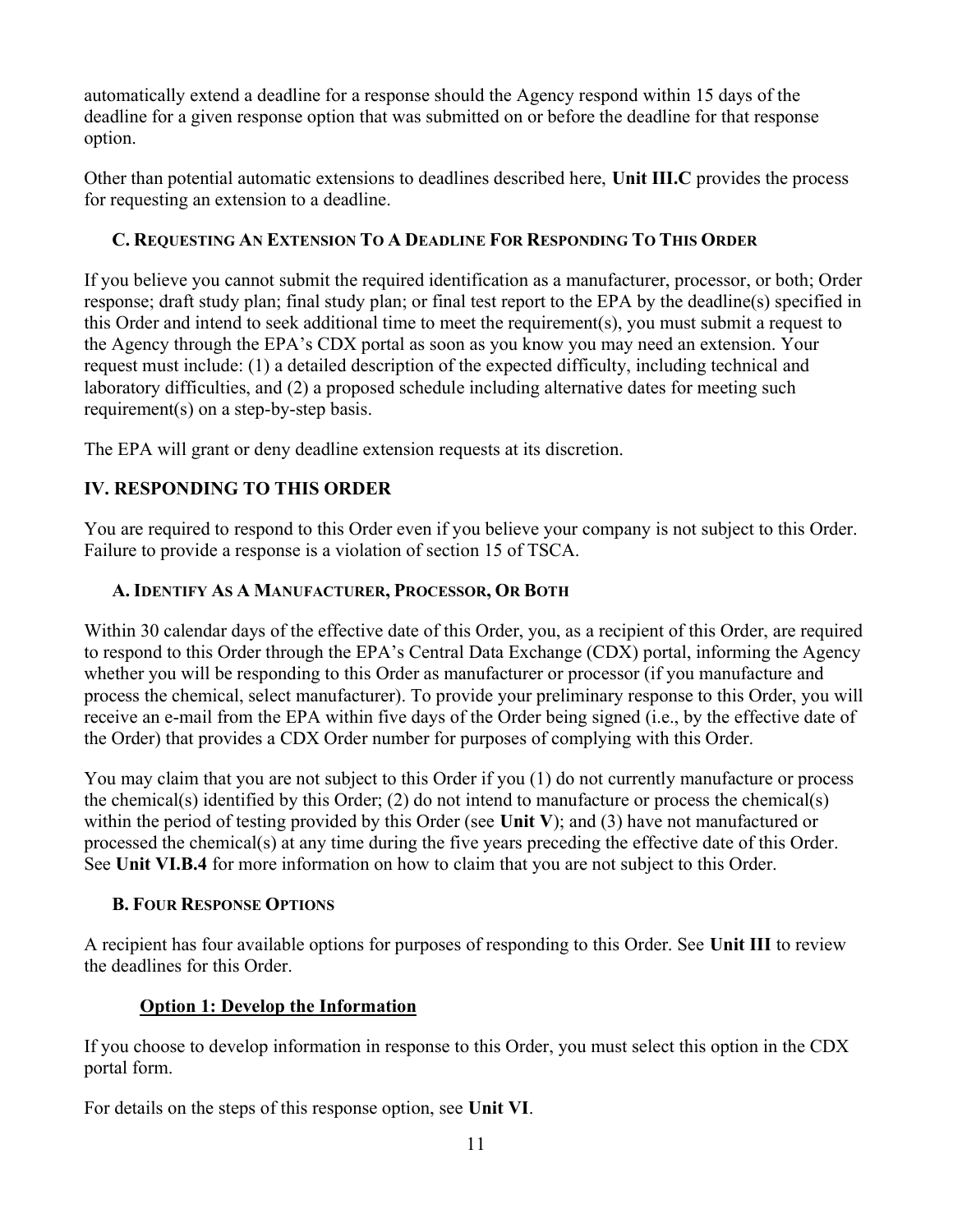For more information on this Order's required tests, required protocols/methodologies, and deadlines for submission of test reports see Unit V and Appendix E.

## Option 2: Submit Existing Information

If you choose to respond to this Order by submitting an existing study and/or other scientifically relevant information that you believe the EPA has not considered, your response in the EPA's CDX portal must be submitted to the EPA 30 days after the effective date of the Order and include the study(ies) and/or other scientifically relevant information, along with supporting rationale that explains how the study and/or other scientifically relevant information meets part or all of the information or obviates the need for the information described as necessary in Unit II.

The EPA's determination regarding whether the study and/or other relevant information satisfies part or all of the information or obviates the need for the information described as necessary in Unit II will be based on the weight of the scientific evidence from all relevant information reasonably available to the Agency. The Agency will notify you of its determination through CDX. If the Agency determines that the study and/or other scientifically relevant information satisfies the need in lieu of the testing required in this Order and/or the original testing requirement is no longer needed, the EPA will extinguish those testing obligations from this Order that are no longer necessary, with respect to the appropriate recipients of this Order. If the study was your only testing obligation under the Order, all your obligations under this Order will be extinguished upon notification by the Agency.

If the EPA determines that the study and/or other scientifically relevant information does not satisfy that need, you must modify your response in the EPA's CDX portal to choose one of the other response options in Unit IV within 10 calendar days of being notified by the Agency.

Note that the submission of existing information will not extend the deadline for the draft study plan submission for that testing requirement unless the existing information is submitted within 30 days of the effective date of the Order and the EPA does not respond within 45 days of the effective date of the Order. Thus, failure to submit existing information prior to the 30-day deadline will result in a need to submit a draft study plan by the 80-day deadline. See Unit III.B for information on the potential automatic extension of deadlines.

# Option 3: Request an Exemption

Any person required by this Order to conduct tests and submit information on a chemical may apply for an exemption from such requirement (TSCA section  $4(c)(1)$ ).

The EPA will grant a request for exemption from the requirement to conduct tests and submit information on a chemical substance if:

- 1. Information on the subject chemical or an equivalent chemical has been submitted in accordance with a rule, order, or consent agreement under TSCA section 4(a), or is being developed in accordance with such a rule, order (including this Order), or consent agreement, and
- 2. Submission of information by the exemption applicant would be duplicative of information which has been submitted or is being developed in accordance with such rule, order (including this Order), or consent agreement.

An exemption request must be submitted through the CDX portal and contain the following: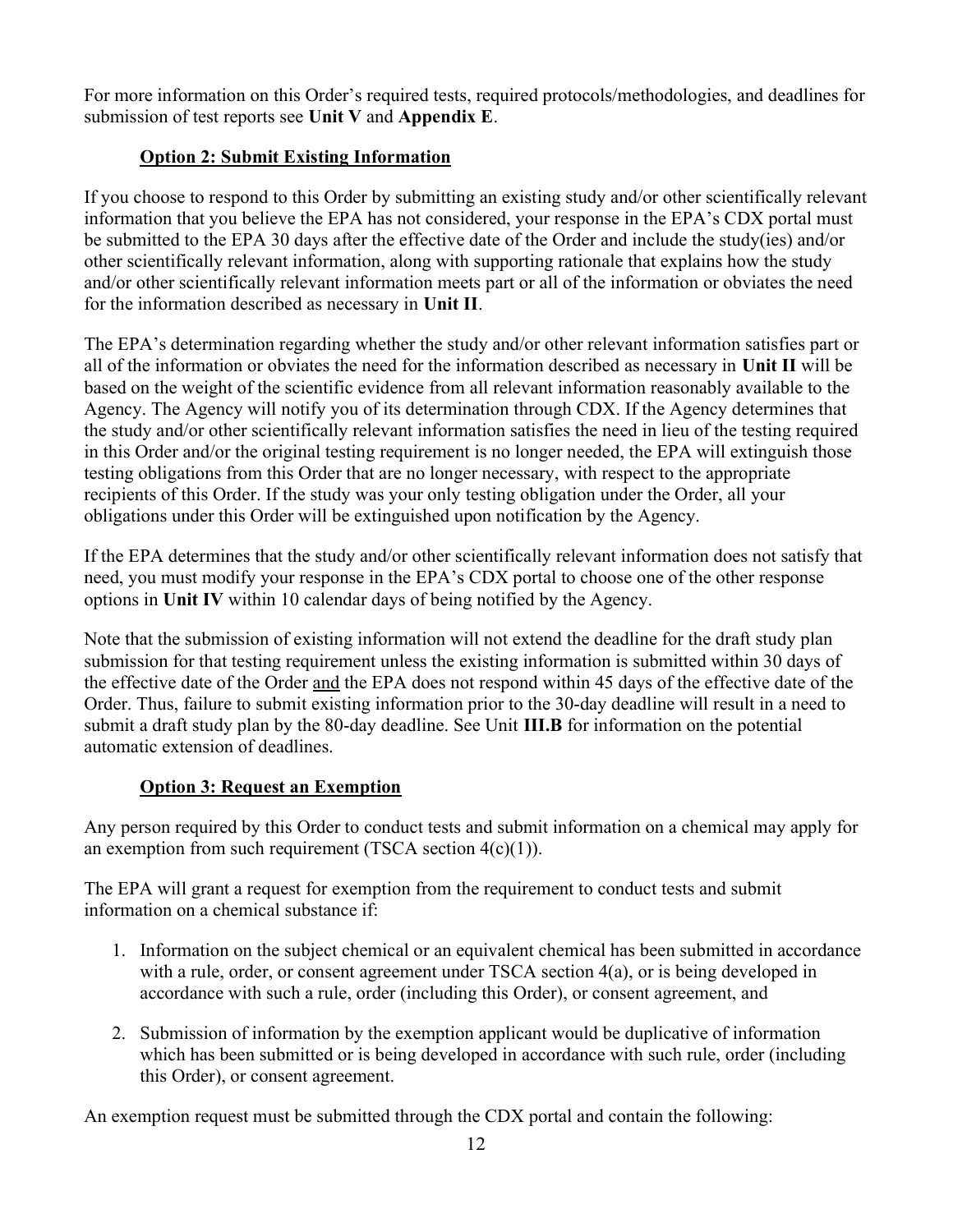- 1. This Order number, the chemical identity, and the CAS Registry No. of the test substance subject to this Order on which the application is based.
- 2. The specific testing requirement(s) from which an exemption is sought.
- 3. The basis for the exemption request when another company(ies) has/have submitted the information or is/are developing information for the subject chemical or an equivalent chemical pursuant to a TSCA section 4(a) rule, order, or consent agreement. Your request must identify the company(ies) that submitted or is/are developing the information.
- 4. The chemical identity of the equivalent chemical (the test substance in the information submitted or being developed) on which the application is based.
- 5. The equivalence data ("chemical data or biological test data intended to show that two substances or mixtures are equivalent" (see Appendix A)), if data on an equivalent chemical is being submitted.
- 6. The name, mailing address, telephone number, and e-mail address of applicant.
- 7. The name, mailing address, telephone number, and e-mail address of appropriate individual to contact for further information.
- 8. A Statement of Financial Responsibility: The following sworn statement (i.e., signed and notarized) must accompany each request for an exemption:

"I understand that if this application is granted, I must pay fair and equitable reimbursement to the person or persons who incurred or shared in the costs of complying with the requirement to submit information and upon whose information the granting of my application was based."

The EPA's grant of an exemption is conditional upon the completion of the required tests according to the specifications of this Order (or other applicable rule, order, or consent agreement), including any modifications approved by the Agency. If the EPA subsequently determines that equivalent data has not been submitted in accordance with the applicable rule, order, or consent agreement, the Agency will provide notice through CDX of its preliminary decision to terminate the exemption. Within 30 days after receipt of such notice, the exemption holder may submit information in the CDX portal either to rebut the EPA's preliminary decision to terminate the exemption or notify the Agency of its intent to develop the required information pursuant to the specifications established in this Order and any modifications approved by the EPA. If the exemption holder submits information to rebut the EPA's preliminary decision to terminate the exemption, then the Agency will provide the exemption holder an opportunity to request a hearing prior to issuing a final decision to terminate the exemption. Following the receipt of information to rebut the EPA's preliminary decision and any subsequent hearing, the Agency will render a final decision on whether to terminate the exemption, taking into account information submitted to rebut the EPA's preliminary decision and information presented at any hearing, as applicable.

If you receive the EPA's preliminary decision to terminate the exemption and do not submit information to rebut that preliminary decision or request a hearing, or if you receive the Agency's final decision to terminate the exemption following the submission of information to rebut that preliminary decision or a hearing, you must resubmit a response in accordance with one of the options described in Unit IV.B of this Order within 30 calendar days of receipt of the EPA's decision to terminate the exemption, including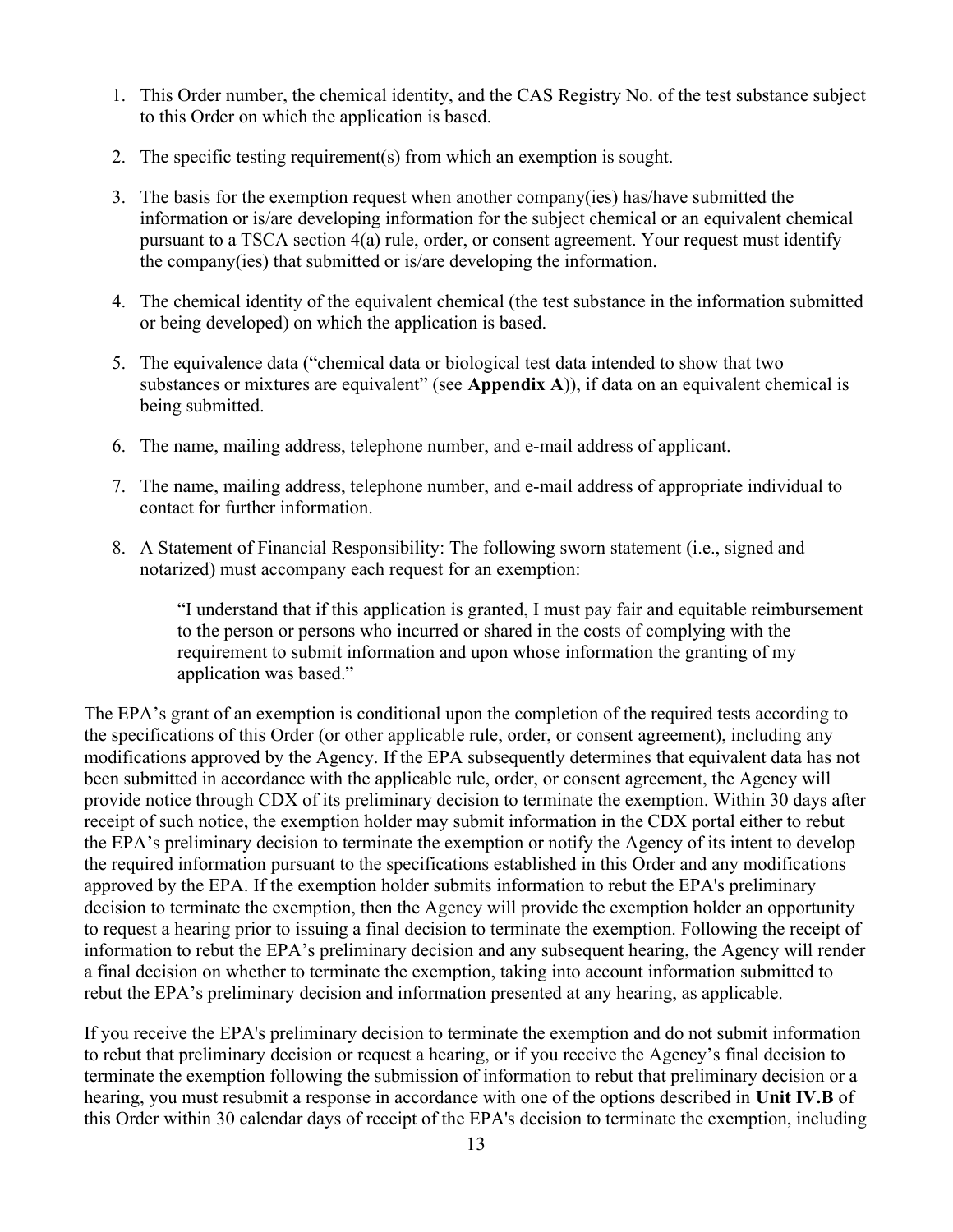as applicable the information required under Unit V of this Order. Failure to timely resubmit the response will constitute a violation of this Order and of TSCA section 15(1). Should the Agency terminate the exemption, a draft study plan will be due 30 days from the termination, with the final study plan being due 60 days from the termination.

If the EPA extinguishes a testing obligation pursuant to Unit IV.B.2 of this Order, the corresponding exemption will be extinguished, as the exemption will no longer be necessary. In such a situation, companies who requested an exemption from that specific testing obligation are not required to reimburse the company that submitted existing data.

As explained in Appendix B on Cost Sharing, persons who receive exemptions from testing have an obligation to reimburse the person(s) who perform the required testing and submit the required information for a portion of the costs incurred in complying with the requirement to submit such information, and any other person required to contribute to a portion of such costs. Normally, this is worked out by the parties involved, without the involvement of the EPA. However, if agreement cannot be reached on the amount or method of reimbursement, and the company who is entitled to reimbursement requests in accordance with the procedures in Appendix B that the Agency order reimbursement, the Administrator shall order the person granted the exemption to provide fair and equitable reimbursement. See TSCA section 4(c).

#### Option 4: Claim that You Are Not Subject to this Order

You may claim that you are not subject to this Order if you do not manufacture or process the chemical(s) identified by this Order; do not intend to manufacture or process the chemical(s) within the period of testing provided by this Order (see Unit V); and have not manufactured or processed the chemical(s) at any time during the five years preceding the effective date of this Order.

An explanation of the basis for your claim, along with appropriate supporting information to substantiate that claim, must accompany your response in the CDX portal so that the EPA can evaluate the claim.

Note that if your company ceased manufacturing (including import) or processing of the chemical substance(s) subject to this Order more than five years prior to the effective date of this Order, you can claim that you are not subject to this Order.

In the instance that you claim you are Not Subject to this Order, your claim must include (1) a statement explaining why your company is not subject to this Order, such as no longer importing, manufacturing or processing the subject chemical substance (intentionally or unintentionally) within the five years prior to the effective date of this Order, and not intending to manufacture (including import) or process the chemical within the period of testing provided by this Order (see Unit V), and (2) the certifying statement "I certify that the statements made in this letter are true, accurate, and complete. I acknowledge that any knowingly false or misleading statement may be punishable by fine, imprisonment or both under applicable law."

If based on the evidence you provide and other evidence available to the EPA, the Agency deems your claim to be inadequately substantiated, the EPA will deny your claim, and the original requirements and deadlines in this Order will remain. If your claim is approved, the Agency will notify you that you are not subject to this Order through CDX correspondence. The EPA expects to provide such notification within 45 days of the effective date of this Order.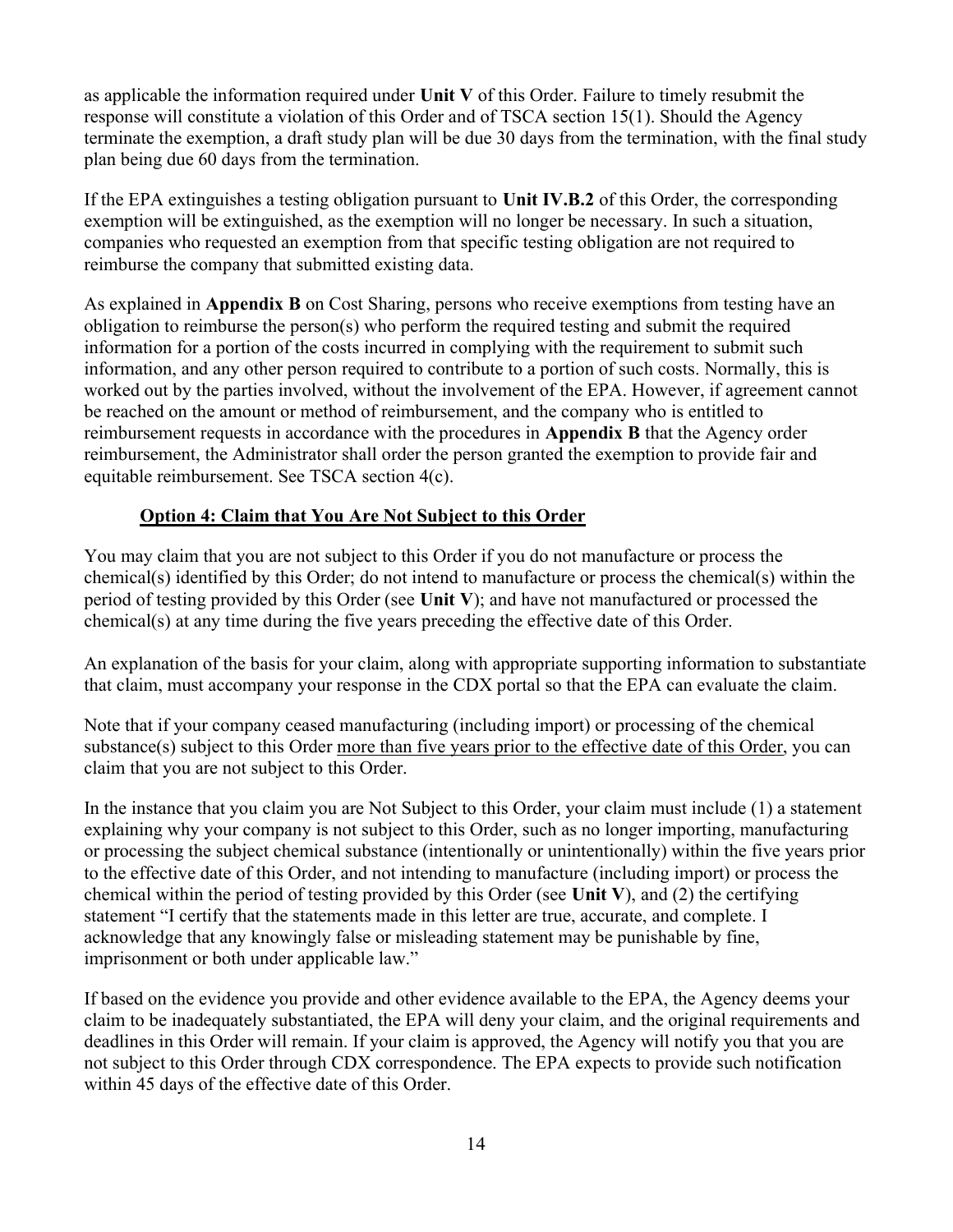To select this option, you must do so within 45 days of the effective date of this Order.

# V. OVERVIEW OF TESTING REQUIRED BY THIS ORDER

This unit applies to Option 1: Develop the Information and Option 2: Submit Existing Information (Units IV.B.1 and IV.B.2).

Where the required protocol is an EPA guideline, the guideline is available on the EPA website at http://www.epa.gov/test-guidelines-pesticides-and-toxic-substances  $\frac{4}{3}$  and from the National Technical Information Service (NTIS), Attn: Order Desk, 5285 Port Royal Road, Springfield, VA 22161 (tel: 703- 605-6000). This EPA website also provides information on OECD guidelines, which are also available via OECD's website at https://www.oecd.org/chemicalsafety/testing<sup>5</sup>. Appendix E provides additional sources for guidelines associated with specific testing.

The EPA reserves the right to revise this Order to extinguish specific testing obligations where existing information subsequently comes to the Agency's attention that in the EPA's scientific judgment obviates the need for specific test data required under this Order. Specific information for ordered test(s) are provided in Appendix E.

See **Appendix** E for details on the required test protocols.

Table 3. Entities Responsible and Deadlines for Required Testing Protocol(s)/Methodology(ies) Deadlines that fall on a weekend or holiday will remain and will not be extended to the next weekday.

| <b>Test Names</b>                        | <b>Protocols</b><br><b>Methodologies</b> | <b>Entities Responsible for</b><br><b>Testing</b> | Deadlines to Submit Final Reports to<br>EPA   |  |  |  |  |
|------------------------------------------|------------------------------------------|---------------------------------------------------|-----------------------------------------------|--|--|--|--|
| <b>Environmental Hazard</b>              |                                          |                                                   |                                               |  |  |  |  |
| Avian Dietary Toxicity<br>Test           | OCSPP 850.2200                           | Manufacturers                                     | 165 days after effective date of the<br>Order |  |  |  |  |
| Avian Reproduction Test   OCSPP 850.2300 |                                          | Manufacturers                                     | 295 days after effective date of the<br>Order |  |  |  |  |

## VI. REQUIREMENTS OF RESPONSE OPTION 1: DEVELOP THE INFORMATION REQUIRED BY THIS ORDER

## A. OVERVIEW

The draft study plan is due to the EPA 80 days after the effective date of this Order. The EPA will then review the draft study plan and provide input to ensure adequacy of the final study plan. For the final study plans and the final test reports, see the Deadlines for Responses, Study Plans, and Test Reports table in Unit III.A.

All testing described in Unit V must be conducted in accordance with the Good Laboratory Practice (GLP) standards in 40 CFR part 792, as specified in the CFR on the Effective Date of this Order. You must provide a statement of compliance with these GLP standards when submitting information to the EPA pursuant to this Order.

<sup>4</sup> http://www.epa.gov/test-guidelines-pesticides-and-toxic-substances

<sup>5</sup> https://www.oecd.org/chemicalsafety/testing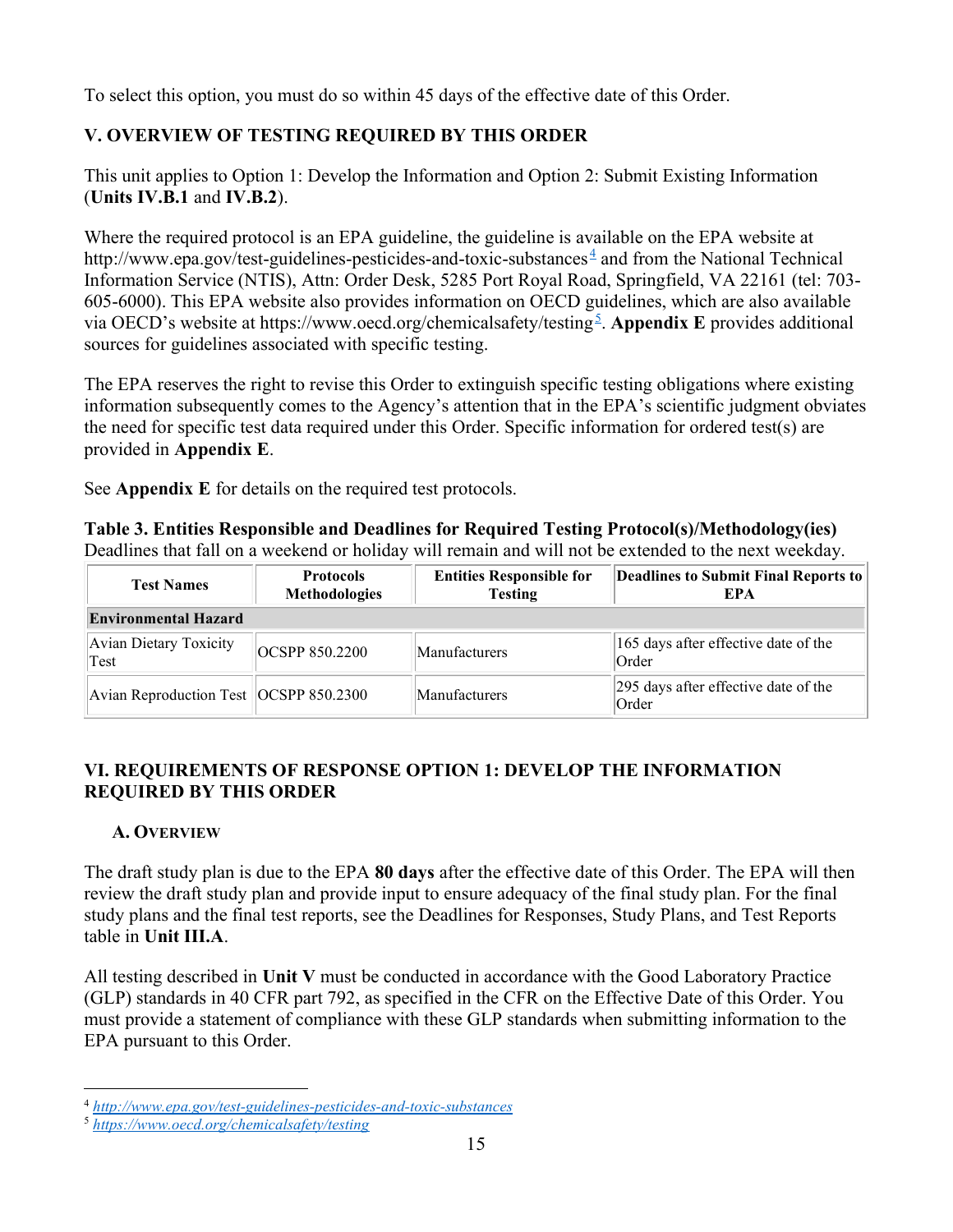Deviations from the test guideline or specific GLP standards are allowed provided justifications for such deviations are approved by the EPA. A justification is required for each deviation. Justifications should demonstrate that, despite the deviation from the given test guideline or GLP standard, that data integrity, control of bias, and study quality will be maintained with similar effectiveness. Any requested deviations and corresponding justifications must be included in the draft study plan for the Agency's consideration and, if approved, described in the test report.

Once the EPA has completed its review of the submitted test reports and accepts the information as fully complying with your testing obligations under this Order, the Agency will notify you.

### B. DRAFT STUDY PLAN REQUIREMENTS

### 1. Study Plan Requirements for All Categories of Tests

If you choose to develop the required information to comply with this Order, you must obtain and review the required protocols/methodologies. Unit V and Appendix E provide the protocols/methodologies that must be followed to perform each required test.

If questions and/or issues arise during Study Plan development, the EPA encourages questions/comments be submitted along with the Study Plan submission in accordance with the draft study plan deadline. If the Agency's review of the draft study plan that includes the questions/comments is delayed, the procedure outlined in Unit III.B will be followed for automatic extensions of the study plan.

In addition to requirements provided in Appendix E for a given test required by this Order, the Study Plans must contain the following information:

- 1. This Order number, excluding the unique 6-digit company number using X's in place of the unique company number so as to protect each company's private access to the reporting module via Central Data Exchange (CDX). For example, if your Order number is TO-2020-0000- 438435-00-0 then provide this number in the Study Plan: TO-2020-0000-XXXXXX-00-0.
- 2. Name of test to be covered by the test protocol/methodology.
- 3. The name/number of the protocol/methodology identified in this Order which you intend to follow, a copy of the identified protocol/methodology with your proposed modifications, or a copy of the alternate protocol/methodology you propose to use. Justification(s) must be provided for any deviation from the protocol/methodology provided in this Order.
- 4. The identity of and supporting data on the chemical substance to be tested including physical constants, spectral and chromatographic data, chemical analysis, and stability under test and storage, and test conditions required by the protocol. A Certificate of Analysis of the test substance must be provided.
- 5. The sampling and analytical method that will be used.
- 6. A description of the preparation and processing of samples that will be done before sampling and during sampling, including equilibration, weighing, calibration, test conditions (temperature, humidity), number and type of samples, and identification of equipment and accessories used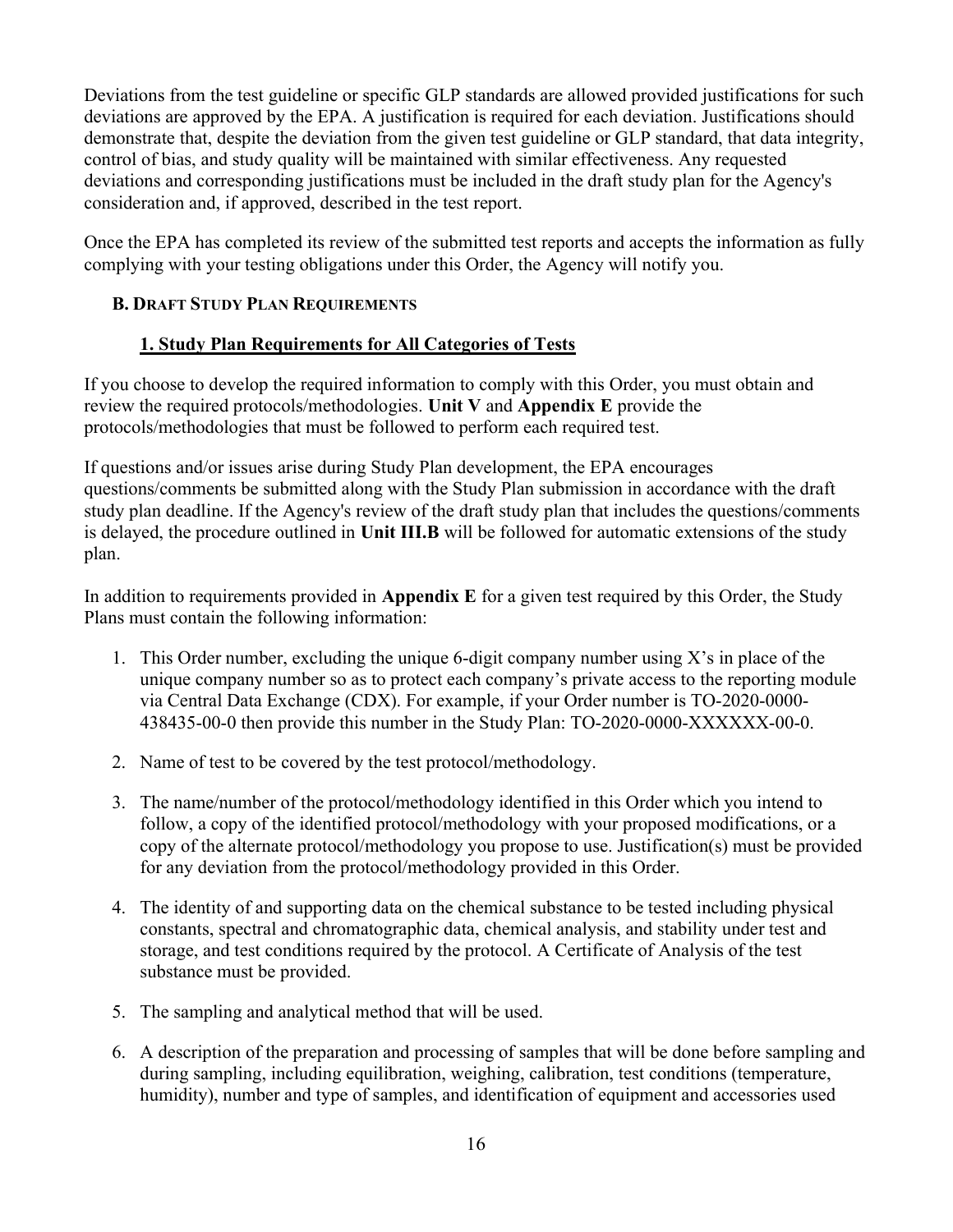(make, model, size/capacity, and operating conditions), including the specific sampling media and sampling instruments that will be used.

- 7. A description of all quality assurance and quality control protocols used.
- 8. The name(s) and address(es) of the company(ies) sponsoring the test and whether they comprise a testing consortium.
- 9. The name(s), mailing address(es), phone number(s), and e-mail address(es) of the appropriate individual(s) for the EPA to contact concerning the planned test.
- 10. The name of the testing facility and the names, mailing addresses, telephone numbers, and email addresses of the testing facility's administrative officials, study director/project managers and quality control officer responsible for ensuring the testing protocol follows appropriate quality assurance and quality control procedures.

# 2. Modifying a Required Protocol/Methodology in a Draft Study Plan

The draft study plan must include the required protocols/methodologies outlined in Unit VI.A.1 and Appendix E. If you believe modifications of these required protocols/methodologies are necessary, you should propose the modification in the draft study plan and submit to the EPA with request for the Agency to consider the modifications. Any consultation regarding modifications to the required protocols/methodologies will not extend the deadline for submission of the draft study plan.

Any submitted requests for modifications of the required protocols/methodologies must include a detailed description of the proposed modification as well as a detailed description of the justification and reasoning for such modifications. Requests for modifications of protocol/methodology or the use of an alternate protocol/methodology must discuss why such changes are appropriate and whether they could alter the validity of the study. The rationales do not have to be listed in a separate document in the study plan if they are included and clearly identified in the relevant section of the study plan describing the protocols/methodologies.

If the EPA has concerns about the requested protocol/methodology or your requested modifications of the required protocol/methodology, the Agency will inform you of concerns that must be addressed before the EPA will approve your study plan. The Agency has 15 days from the deadline for the study plan to respond. For each day following this period that the EPA does not respond, the Agency will extend the deadline for the final study plan by one day (see Unit III).

# 3. EPA Review of Study Plans and Final Test Report

The EPA will not conduct a substantive review of any draft study plan that does not meet the requirements as provided in Unit IV.B.1 and Appendix E. Such a submission does not constitute meeting the deadline for the draft study plan submission. Unit III provides information on deadlines and the EPA response timelines.

Failure to submit a draft study plan, final study plan, and final test report which do not fully comply with the terms of this Order and by the deadlines provided in Unit III may result in a violation of TSCA section 15.

## a. Study Plans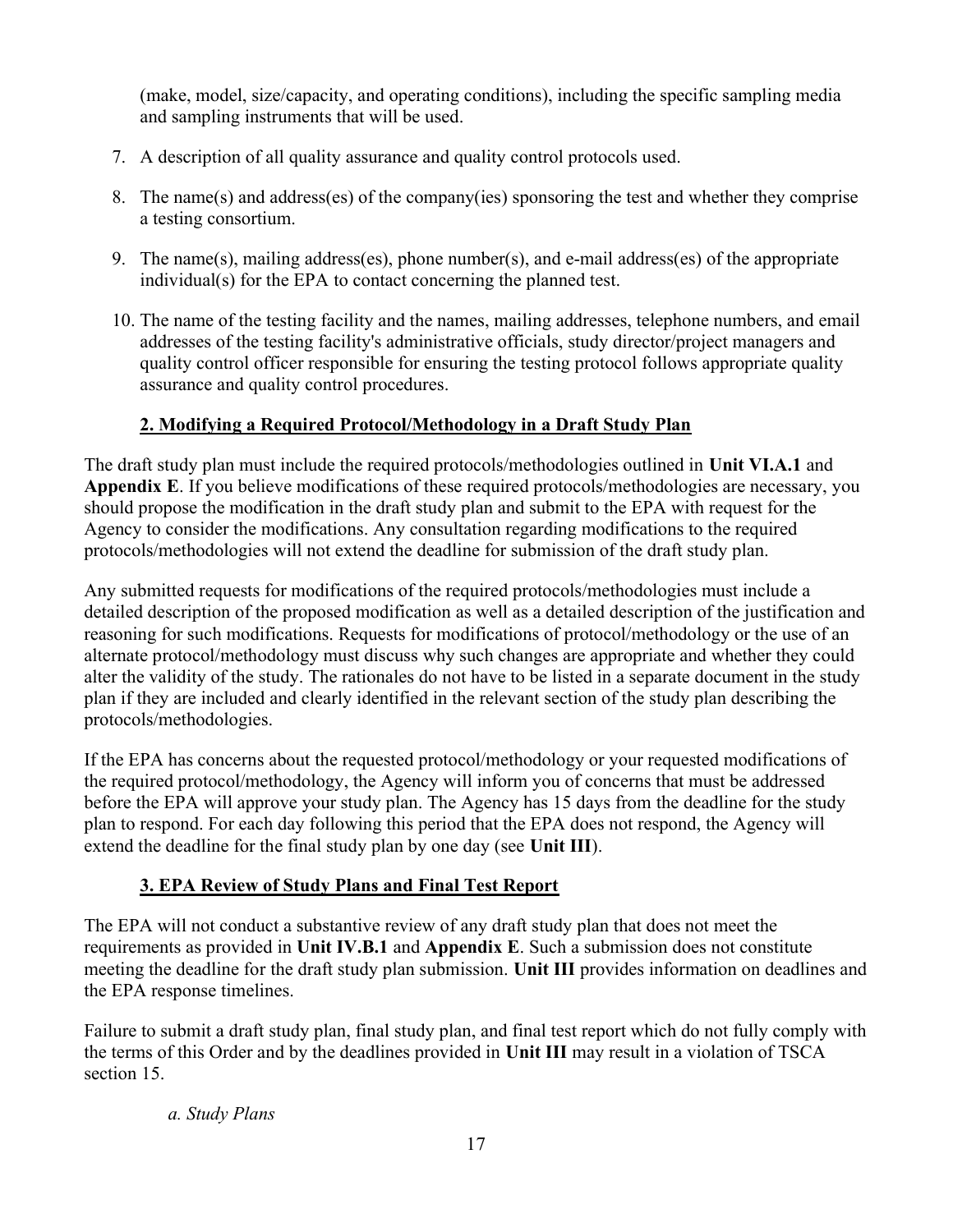Following review of a draft study plan submission, the EPA will indicate what modifications, if any, are required and must be incorporated into the final study plan. Accompanying a proposed final study plan submission, the submitter must provide a clean and red-lined version. The red-lined version will indicate the changes incorporated into the final study plan as compared with the draft study plan submission.

If the EPA requires modifications to a submitted draft study plan, the Agency may elect to provide a line-by-line list of comments that must be addressed and corrected before a final study plan will be approved. If the submitter receives a line-by-line list of comments, the submitter must address each individual comment and include this in their response to the Agency along with the proposed final study plan.

Prior to initiating any test, the Company/Consortium must first address the EPA's input on the study plan and receive the Agency's acceptance of the final study plan.

The EPA's acceptance of a final study plan does not constitute pre-acceptance of any future test results. If testing conducted according to a requested protocol/methodology or requested modifications of the required protocol/methodology is initiated prior to EPA approval, that testing will not satisfy the requirements of the Company under this Order.

If, after the final study plan has been approved or after testing is underway, you wish to make a modification to an identified protocol/methodology or use a different protocol/methodology, you must submit a request to the EPA to make these changes in your study and you must still meet the deadlines set out in Unit V and Appendix E for the relevant test or request an extension (see also Unit III.C), if needed.

Note that submitting questions to the EPA regarding study plan requirements will not extend the deadline for a study plan submission.

## b. Final Test Reports

Once the EPA has completed its initial review and accepted data for all test reports subject to this Order for a given testing requirement, the Agency will notify the designated contact for the company or consortium subject to this Order that this testing requirement has been satisfied, which in turn will close out the testing requirement of this Order for the companies and participants in any consortium subject to this Order. Failure to file a final test report meeting all the requirements in this Order by the deadline in Unit III is a violation of TSCA. Your final test report must be submitted along with the data in the associated Organisation for Economic Co-operation and Development (OECD) harmonized template format, if available. OECD harmonized templates can be located at https://www.oecd.org/ehs/templates/harmonised-templates.htm<sup>6</sup>:

Avian Dietary Toxicity Test, OCSPP 850.2200

• Harmonized Template Identifier: 53

Avian Reproduction Test, OCSPP 850.2300

• Harmonized Template Identifier: 53

<sup>6</sup> https://www.oecd.org/ehs/templates/harmonised-templates.htm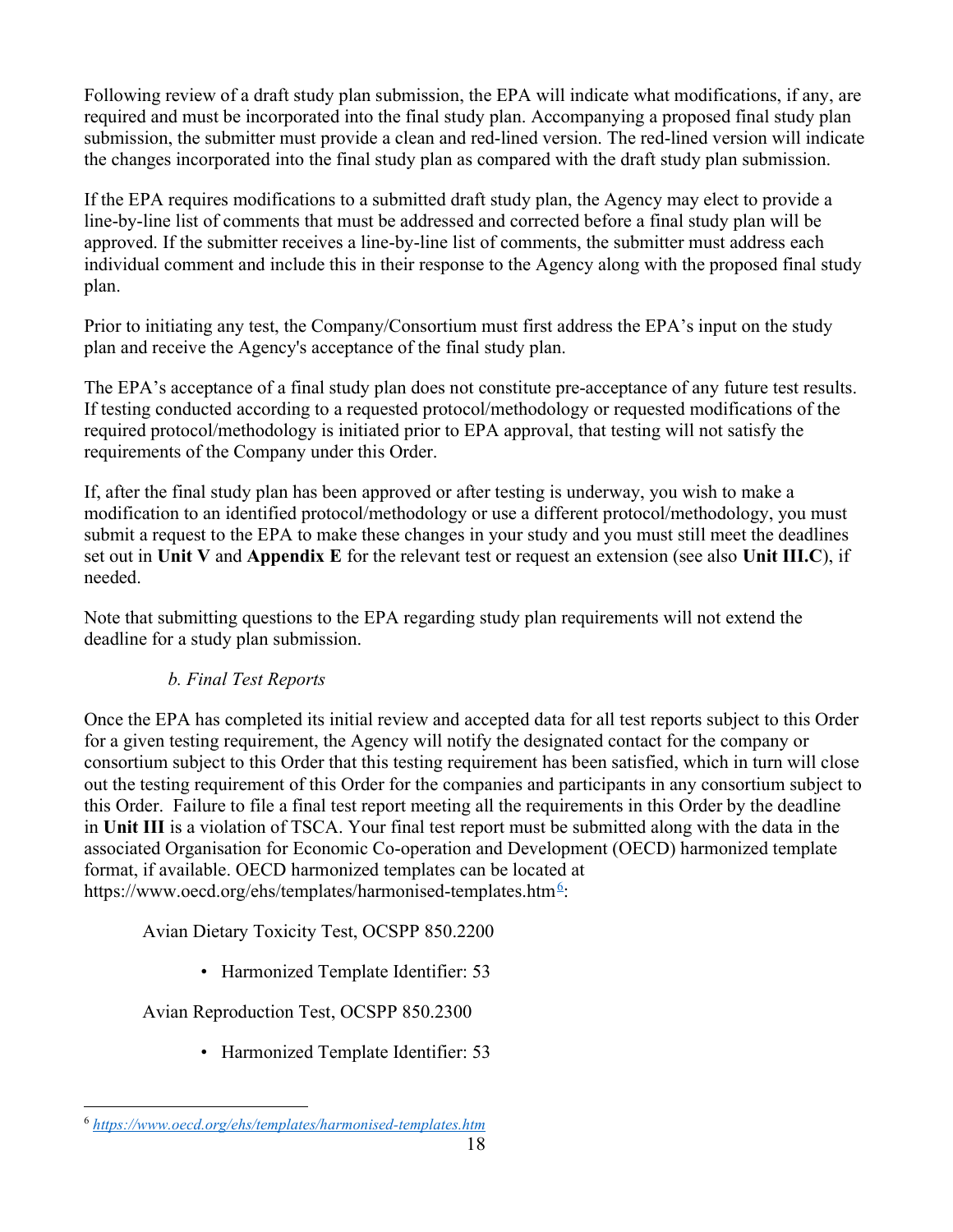# VII. FEES FOR SUBMITTING INFORMATION

Per 40 CFR § 700.45, and taking into account the inflation adjustment that went into effect on January 1, 2022, the Test Order fee is \$11,650 to be split evenly among the manufacturers who are required to test a chemical substance or mixture subject to the Test Order (accounting for small business considerations). Processors are not subject to this fee, nor are manufacturers who submit existing information or receive an exemption in compliance with this Order.

Small businesses may be subject to no more than 20% of the amount of the applicable fee. A company may qualify for a "small business concern" discount if their total number of employees is at or below the maximum allowed in the final rule for that company's North American Industry Classification System (NAICS) code (see 40 CFR 700.43). In order for an entity to qualify as a "small business concern," its number of employees shall not exceed the size standard for the applicable industry. When calculating the number of employees, the company must include the employees of all parent and subsidiary companies within the corporate chain. Please note that small business fees are only applicable to qualifying small businesses who are either not associated with a consortium or associated with an allsmall business consortium. See this webpage for more information: https://www.epa.gov/tsca-fees/tscafees-and-small-businesses<sup> $2$ </sup>.

A company can identify itself as a small business when responding to this Order via the CDX application. The "small business concern" discount will be included in the determination of companyspecific invoices for the distribution of the \$11,650 fee across all manufacturers conducting testing for the given Test Order. Where a consortium is responsible for the fee for its members for purposes of this Order, and at least one of the members is not a small business, the EPA does not apply a "small business concern" discount to the portion of the \$11,650 distributed to the consortium.

Fees for Test Orders under TSCA section 4 will be invoiced electronically by the EPA. Invoice notices will be populated into the specific user's "Copy of Record" screen in CDX and will contain a button that will initiate the payment process. When an invoice is generated, notification e-mails will be sent to the user's CDX inbox and the e-mail address associated with the relevant CDX account. Payment information will be collected in CDX and then submitted to Pay.gov for processing.

Note that there are many fees associated with TSCA-related activities. See this webpage for more information: https://www.epa.gov/tsca-fees/tsca-fees-table<sup>8</sup>. The TSCA section 4 Test Order fee is separate from these fees. A company's inclusion in or exclusion from other TSCA fees is unrelated to that company's status with regards to TSCA section 4 Test Order fees.

Pursuant to 40 CFR § 700.45, the applicable fee shall be paid in full no later than 120 days after the effective date of the Order. Should the EPA invoice the fee more than 90 days after the effective date of the Order, payment will be due within 30 days of such invoicing.

## VIII. INSTRUCTIONS IF YOU CHOOSE TO PARTICIPATE IN A CONSORTIUM

If you choose to form or join a consortium to share in the cost of developing the required information, you (as well as the other Order recipients who are participants in the consortium) must, individually in the CDX portal, state your intention to participate in a testing consortium for each specific chemical and

<sup>&</sup>lt;sup>7</sup> https://www.epa.gov/tsca-fees/tsca-fees-and-small-businesses

<sup>8</sup> https://www.epa.gov/tsca-fees/tsca-fees-table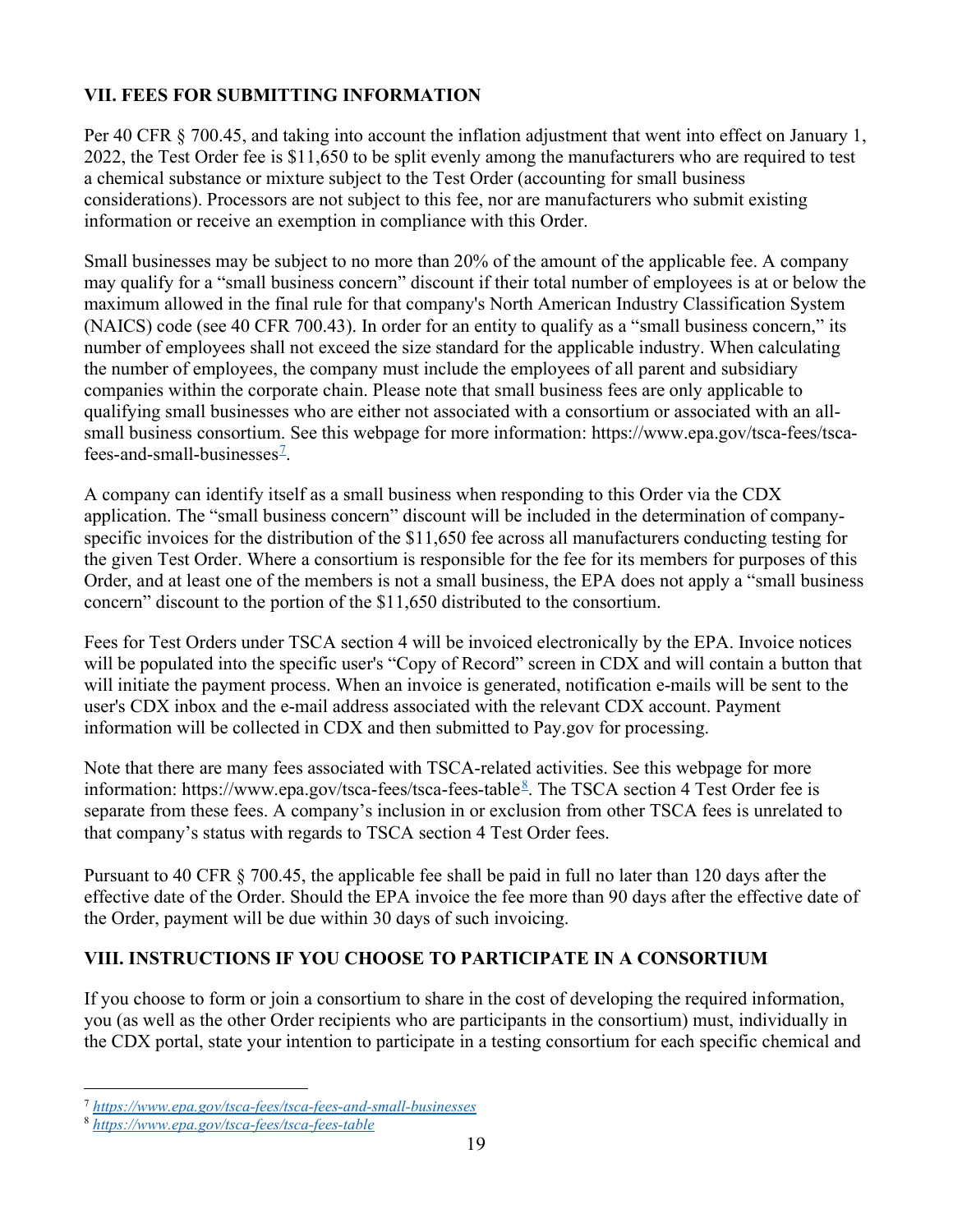specific test. Consortium participants must individually respond in the CDX portal with their intent to participate before designated leads are able to add them to the consortium.

In addition, the designated lead for the consortium must submit a consortium response to the EPA in the CDX portal. The response must confirm the formation of the consortium, identify its member companies, and list the testing obligations that the consortium plans to fulfill on behalf of each company by indicating each specific test. The response must also include contact information for the designated lead of the consortium, who must be domiciled in the United States. The designated lead for the consortium must submit the response and required information on behalf of the consortium and its member companies by the deadlines listed in Unit III.A. Submissions made on behalf of the consortium must be in accordance with instructions in Appendix C. Note that a consortium lead need not be a recipient of an Order; other entities (such as trade organizations) may act as a lead and submit the information required under this Order. After the results of the last required test of this Order are submitted and the EPA accepts the information as complying with this Order, or the Agency accepts existing information submitted by the Consortium, the EPA will provide notification of compliance with this Order to this Order's recipients and the designated lead of the consortium.

Even if you agree to jointly submit the information as part of a consortium, each Order Recipient is still required to comply with this Order (with the study plan and results being submitted by the consortium) and is individually liable in the event of any failure to comply with this Order. If the consortium fails to submit the information or meet any of the requirements of this Order on your behalf, you will be in violation of this Order unless you submit the required information or meet the requirement individually.

The Agency has provided a list of the manufacturers and processors that have received this Order at the top of this Order in the Summary Information section. This list of manufacturers and processors can be used to help Order Recipients form a consortium to jointly develop information, consolidate testing and share the cost of testing. Information on cost sharing is provided in Appendix B.

## IX. CONFIDENTIALITY

Under TSCA section 14(b)(2), health and safety studies submitted under TSCA and data reported to or otherwise obtained by the Administrator from health and safety studies are not protected from disclosure if the studies and data concern a chemical that is offered for commercial distribution, or for which testing is required under TSCA section 4 or notification is required under TSCA section 5. However, TSCA section 14(b)(2) does not apply to information that discloses processes used in the manufacturing or processing of a chemical substance or mixture or, in the case of a mixture, the portion of the mixture comprised of the chemical subject to this Order. Therefore, some or all of the information in the studies required to be submitted under this Order might not be eligible for TSCA confidential business information (CBI) protections.

Information submitted under TSCA that you wish to have the EPA protect as CBI must be clearly identified as such when submitted. For sections of the report that are claimed as CBI, the report must be accompanied by a sanitized version of the report only removing the specific information claimed as CBI. A sanitized test report that redacts all or most of the study may be rejected by the Agency as not satisfying the requirements of this Order.

When claiming information as CBI, you must certify to the following:

"I hereby certify to the best of my knowledge and belief that all information entered on this form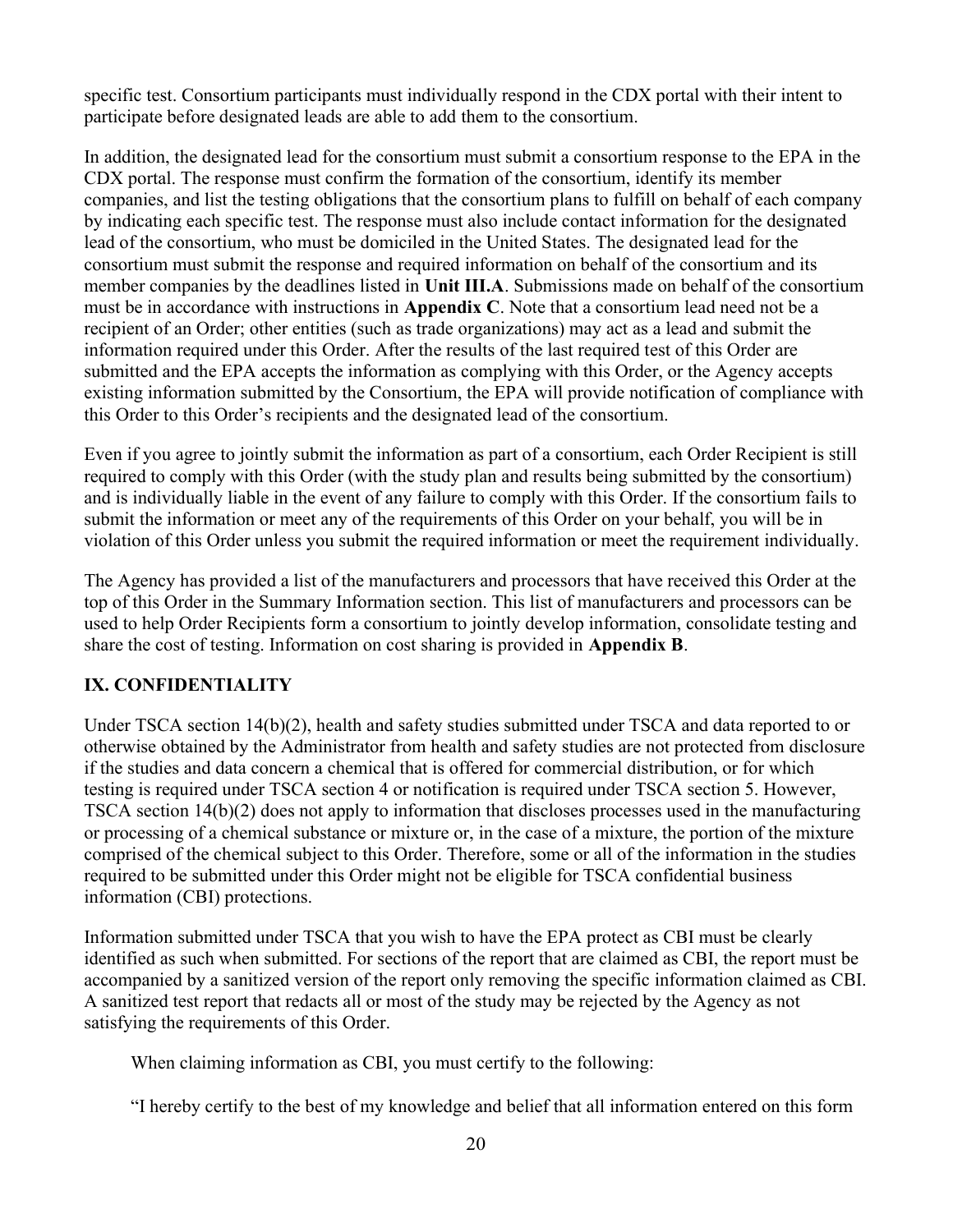is complete and accurate.

I further certify that, pursuant to 15 U.S.C. § 2613(c), for all claims for confidentiality made with this submission, all information submitted to substantiate such claims is true and correct, and that it is true and correct that

(i) My company has taken reasonable measures to protect the confidentiality of the information;

(ii) I have determined that the information is not required to be disclosed or otherwise made available to the public under any other Federal law;

(iii) I have a reasonable basis to conclude that disclosure of the information is likely to cause substantial harm to the competitive position of my company; and

(iv) I have a reasonable basis to believe that the information is not readily discoverable through reverse engineering.

Any knowing and willful misrepresentation is subject to criminal penalty pursuant to 18 U.S.C. § 1001."

In addition, information claimed as CBI must be substantiated upon submission, with the exception of information described in TSCA section 14(c)(2). Guidance for substantiating CBI claims may be found at https://www.epa.gov/tsca-cbi/what-include-cbi-substantiations.

Failure to follow the statutory requirements for asserting and substantiating a CBI claim may result in the information being made available to the public without further notice to the submitter.

When a claim of CBI under TSCA section 14 is approved by the EPA, the Administrator will generally protect that information from disclosure for 10 years (unless the protection from disclosure is withdrawn by the person that asserted the claim), whereupon the claim must be reasserted and re-substantiated if the submitter wishes to maintain the CBI claim. In certain cases, the Agency may review claims prior to the expiration of the 10-year period.

Under circumstances stated in TSCA section 14(d), the EPA may disclose information claimed as CBI to other persons including, for example, Federal and State authorities, health and environmental professionals, poison control centers, and emergency responders.

## X. CONSEQUENCES OF FAILURE TO COMPLY WITH THIS ORDER

Failure to comply with any of the requirements in this Order is a violation of TSCA section 15 and could subject you to civil and/or criminal penalties under TSCA section 16, 15 U.S.C. § 2615 as modified by the Federal Civil Penalties Inflation Adjustment Act. Each day that failure to meet the requirements continues constitutes a separate violation.

#### XI. REFERENCES

The following is a listing of the documents that are generally applicable to this Order. Appendix E provides references specific to certain testing requirements in this Order. Please note that references,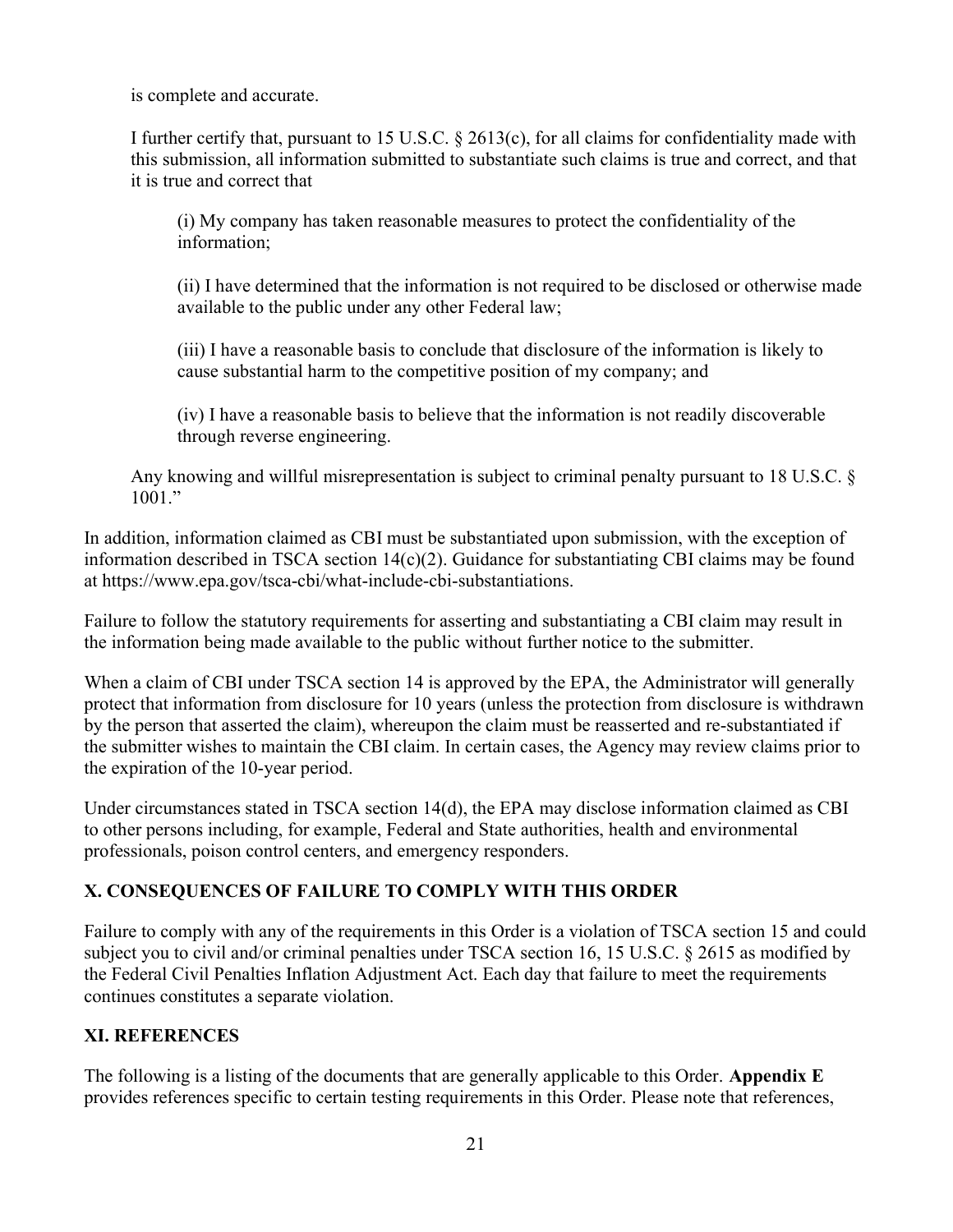guidance, and information from additional sources could be considered, with EPA approval, during the development of study plans.

The docket includes these documents and other information considered by the EPA, including documents that are referenced within the documents that are included in the docket, even if the referenced document is not physically located in the docket. For assistance in locating these other documents, please consult the technical person listed under FOR FURTHER INFORMATION CONTACT.

#### General References for this Test Order

1. U.S. EPA (2021). Phosphoric Acid, Triphenyl Ester (TPP) Test Order [EPA-HQ-OPPT-2018- 0458]. Washington, DC: U.S. Environmental Protection Agency, Office of Chemical Safety and Pollution Prevention (OCSPP).

https://www.epa.gov/assessing-and-managing-chemicals-under-tsca/tsca-section-4a2-test-orderphosphoric-acid-triphenyl $\frac{9}{2}$ 

2. U.S. EPA (2020a). Final Scope of the Risk Evaluation for Final Scope of the Risk Evaluation for Triphenyl Phosphate. Washington, DC: U.S. Environmental Protection Agency, Office of Chemical Safety and Pollution Prevention (OCSPP). https://www.epa.gov/sites/default/files/2020-09/documents/casrn\_115-86- 6 triphenyl phosphate TPP final scope.pdf $\frac{10}{10}$ 

3. U.S. EPA (2020b). Use Report for Phosphoric Acid, Triphenyl Ester (TPP) (CASRN 115-86- 6) [EPA-HQ-OPPT-2018-0458 Washington, DC: U.S. Environmental Protection Agency, Office of Chemical Safety and Pollution Prevention (OCSPP). https://www.regulations.gov/document/EPA-HQ-OPPT-2018-0458-0023 $\frac{11}{10}$ 

#### Avian Dietary Toxicity Test References

4. OECD. (2002). SIDS Initial Assessment Report: Triphenyl Phosphate (pp. 151). Paris, France: United Nations Environment Programme, Organisation for Economic Co-operation and Development. https://hpvchemicals.oecd.org/ui/handler.axd?id=E23395DC-ED57-4822-B9C4- 7178045C3C97<sup>12</sup>

5. Su, G., Crump, D., Letcher, R. J., & Kennedy, S. W. (2014). Rapid in Vitro Metabolism of the Flame Retardant Triphenyl Phosphate and Effects on Cytotoxicity and mRNA Expression in Chicken Embryonic Hepatocytes. Environmental Science & Technology, 48(22), 13511-13519. doi:10.1021/es5039547

6. UK Environment Agency. (2009). Environmental Risk Evaluation Report: Triphenyl Phosphate (CAS no.115-86-6). Bristol, UK: The Environment Agency.

<sup>9</sup> https://www.epa.gov/assessing-and-managing-chemicals-under-tsca/tsca-section-4a2-test-order-phosphoric-acid-triphenyl

 $^{10}$  https://www.epa.gov/sites/default/files/2020-09/documents/casrn\_115-86-6\_triphenyl\_phosphate\_TPP\_final\_scope.pdf

<sup>11</sup> https://www.regulations.gov/document/EPA-HQ-OPPT-2018-0458-0023

<sup>12</sup> https://hpvchemicals.oecd.org/ui/handler.axd?id=E23395DC-ED57-4822-B9C4-7178045C3C97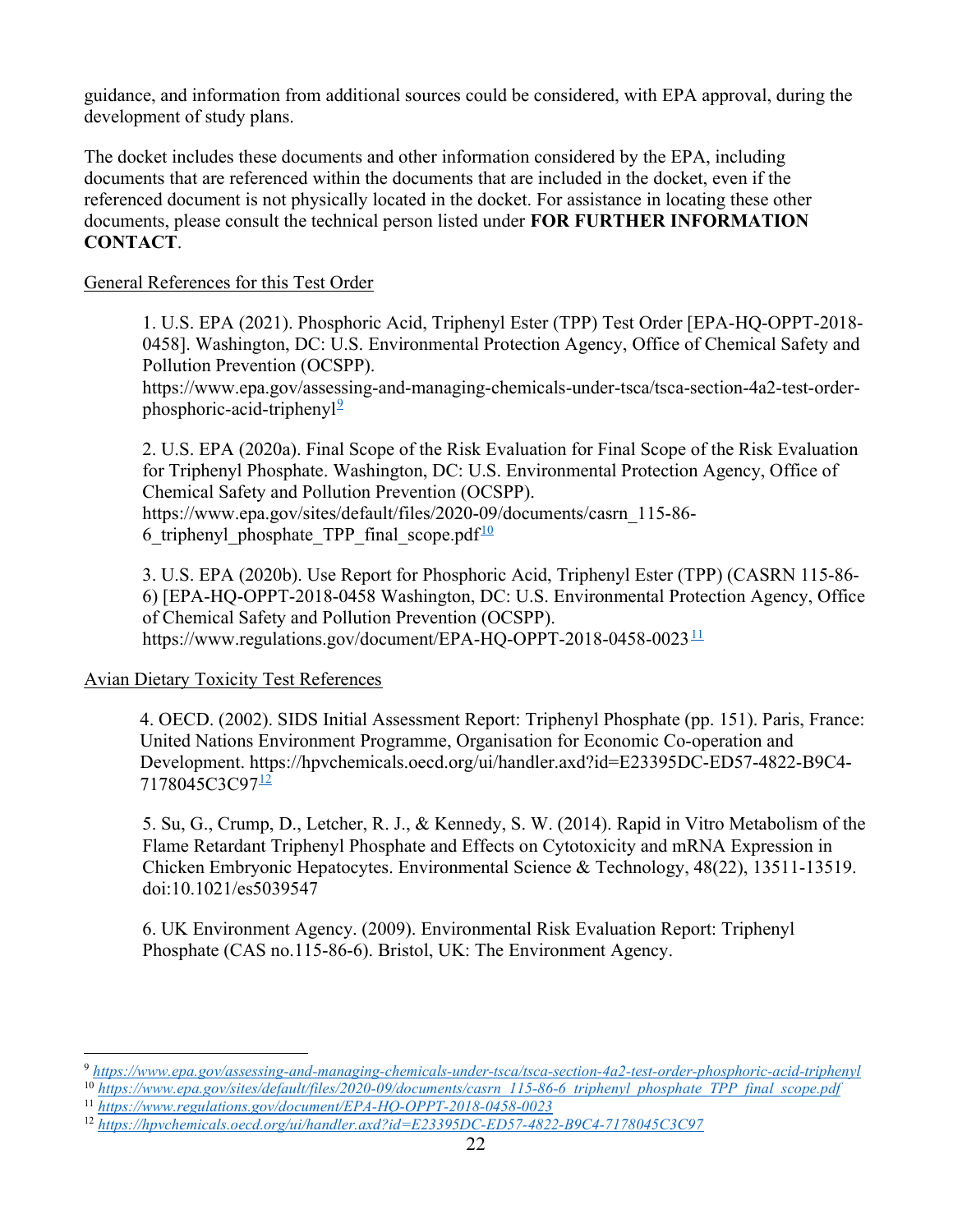https://assets.publishing.service.gov.uk/government/uploads/system/uploads/attachment\_data/fil  $e/290862$ /scho0809bquk-e-e.pdf $\frac{13}{2}$ 

7. U.S. EPA (2012). OCSPP 850.2200: Avian Dietary Toxicity Test [EPA 712-C-024]. Washington, DC: U.S. Environmental Protection Agency, Office of Chemical Safety and Pollution Prevention (OCSPP). https://www.regulations.gov/document/EPA-HQ-OPPT-2009-  $0154 - 0011$ <sup>14</sup>

8. U.S. EPA (2015). Science Policy Council Peer Review [EPA/100/B-15/001]. Washington, DC: U.S. Environmental Protection Agency, Science Policy Council. https://nepis.epa.gov/Exe/ZyPDF.cgi/P100NMPV.PDF?Dockey=P100NMPV.PDF<sup>15</sup>

9. U.S. EPA (2020). Final Guidance for Waiving Sub-Acute Avian Dietary Tests for Pesticide Registration and Supporting Retrospective Analysis. Washington, DC: U.S. Environmental Protection Agency, Office of Pesticide Programs (OPP). https://www.epa.gov/sites/default/files/2020-02/documents/final-waiver-guidance-avian-subacute-dietary.pd $f^{\frac{16}{1}}$ 

10. U.S. Geological Survey (USGS). (1991). USGS Monitoring Data: National Water Quality Monitoring Council [Database] – Air, Groundwater, Sediment, Soil, Surface Water, Tissue. http://www.waterqualitydata.us/portal $1^{17}$ 

#### Avian Reproduction Test References

11. OECD. (2002). SIDS Initial Assessment Report: Triphenyl Phosphate (pp. 151). Paris, France: United Nations Environment Programme, Organisation for Economic Co-operation and Development. https://hpvchemicals.oecd.org/ui/handler.axd?id=E23395DC-ED57-4822-B9C4- 7178045C3C97<sup>18</sup>

12. Su, G., Crump, D., Letcher, R. J., & Kennedy, S. W. (2014). Rapid In Vitro Metabolism of the Flame Retardant Triphenyl Phosphate and Effects on Cytotoxicity and mRNA Expression in Chicken Embryonic Hepatocytes. Environmental Science & Technology, 48(22), 13511-13519. doi:10.1021/es5039547

13. UK Environment Agency. (2009). Environmental Risk Evaluation Report: Triphenyl Phosphate (CAS no.115-86-6). Bristol, UK: The Environment Agency. https://assets.publishing.service.gov.uk/government/uploads/system/uploads/attachment\_data/fil  $e/290862$ /scho0809bquk-e-e.pdf $\frac{19}{2}$ 

14 .U.S. EPA (2012). OCSPP 850.2300: Avian Reproduction Test [EPA 712C-023]. Washington DC: U. S. Environmental Protection Agency, Office of Chemical Safety and

<sup>13</sup> https://assets.publishing.service.gov.uk/government/uploads/system/uploads/attachment\_data/file/290862/scho0809bquk-ee.pdf

 $\frac{14 \text{ https://www.regularions.gov/document/EPA-HO-OPPT-2009-0154-0011}$ 

<sup>15</sup> https://nepis.epa.gov/Exe/ZyPDF.cgi/P100NMPV.PDF?Dockey=P100NMPV.PDF

<sup>16</sup> https://www.epa.gov/sites/default/files/2020-02/documents/final-waiver-guidance-avian-sub-acute-dietary.pdf

<sup>17</sup> http://www.waterqualitydata.us/portal/

<sup>18</sup> https://hpvchemicals.oecd.org/ui/handler.axd?id=E23395DC-ED57-4822-B9C4-7178045C3C97

<sup>&</sup>lt;sup>19</sup> https://assets.publishing.service.gov.uk/government/uploads/system/uploads/attachment\_data/file/290862/scho0809bquk-ee.pdf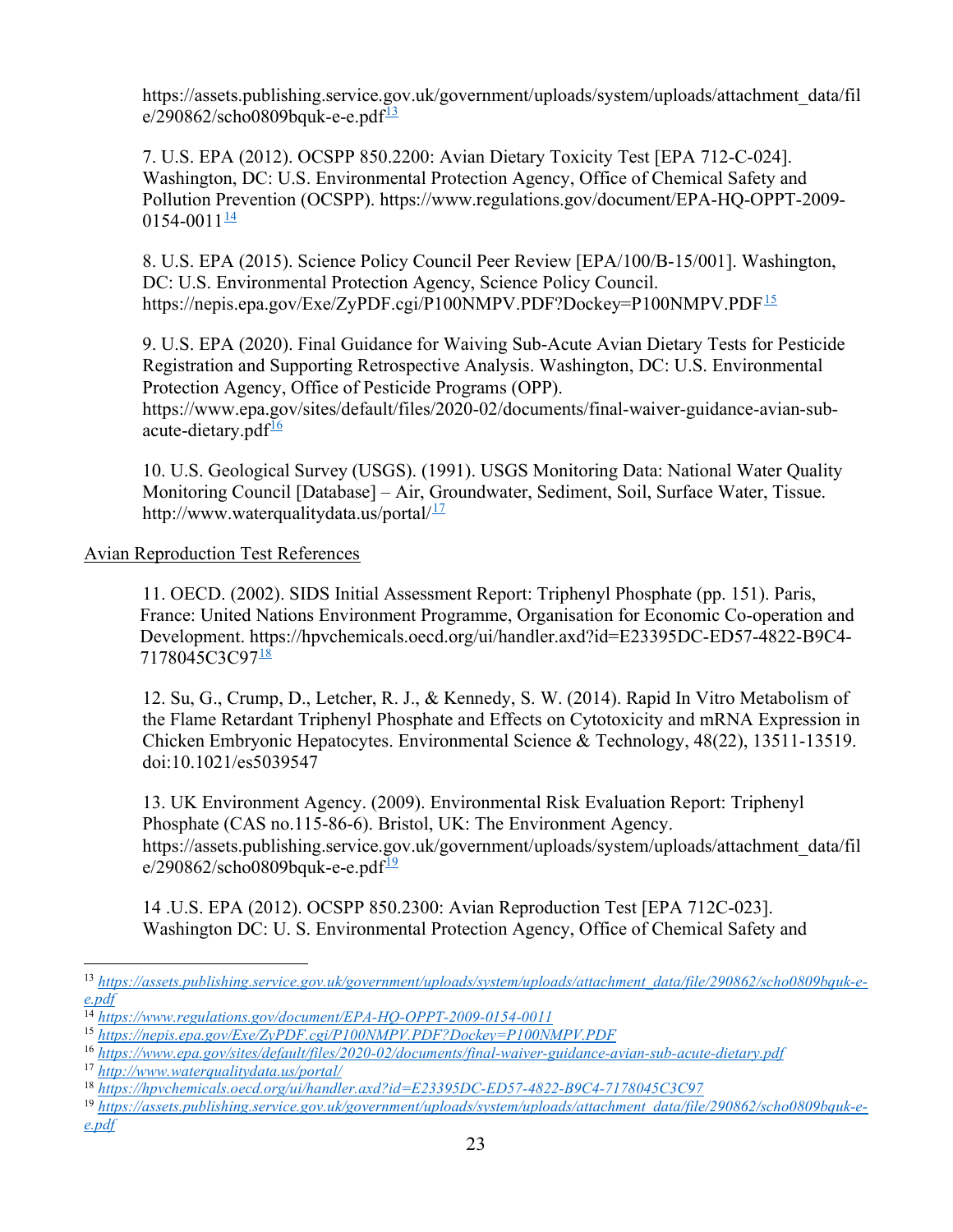Pollution Prevention (OCSPP). https://www.regulations.gov/document/EPA-HQ-OPPT-2009-  $0154 - 0012^{\underline{20}}$ 

15. U.S. EPA (2015). Science Policy Council Peer Review [EPA/100/B-15/001]. Washington, DC: U.S. Environmental Protection Agency, Science Policy Council. https://nepis.epa.gov/Exe/ZyPDF.cgi/P100NMPV.PDF?Dockey=P100NMPV.PDF<sup>21</sup>

16. USGS. (1991). USGS Monitoring Data: National Water Quality Monitoring Council [Database] – Air, Groundwater, Sediment, Soil, Surface Water, Tissue. http://www.waterqualitydata.us/portal/<sup>22</sup>

# XII. PAPERWORK REDUCTION ACT NOTICE

This collection of information is approved by the Office of Management and Budget (OMB) under the Paperwork Reduction Act, 44 U.S.C. § 3501 et seq. (OMB Control No. 2070-0033). Responses to this collection of information are mandatory under the Toxic Substances Control Act (TSCA), 15 U.S.C. § 2601 et seq. An agency may not conduct or sponsor, and a person is not required to respond to, a collection of information unless it displays a currently valid OMB control number. The public reporting and recordkeeping burden for this collection of information is estimated to be 137 hours for the average response on a per-chemical basis. Under the PRA, burden is defined at 5 CFR 1320.3(b). Send comments on the Agency's need for this information, the accuracy of the provided burden estimates and any suggested methods for minimizing respondent burden to the Regulatory Support Division Director, U.S. Environmental Protection Agency (2821T), 1200 Pennsylvania Ave., NW, Washington, D.C. 20460. Include the OMB control number in any correspondence. Do not send the completed form to this address.

# XIII. FOR FURTHER INFORMATION CONTACT

For technical information contact: TSCATestOrders@epa.gov.

For general information contact: The TSCA-Hotline, ABVI-Goodwill, 422 South Clinton Ave., Rochester, NY 14620; telephone number: (202) 554-1404; email address: TSCA-Hotline@epa.gov.

<sup>20</sup> https://www.regulations.gov/document/EPA-HQ-OPPT-2009-0154-0012

<sup>21</sup> https://nepis.epa.gov/Exe/ZyPDF.cgi/P100NMPV.PDF?Dockey=P100NMPV.PDF

<sup>22</sup> http://www.waterqualitydata.us/portal/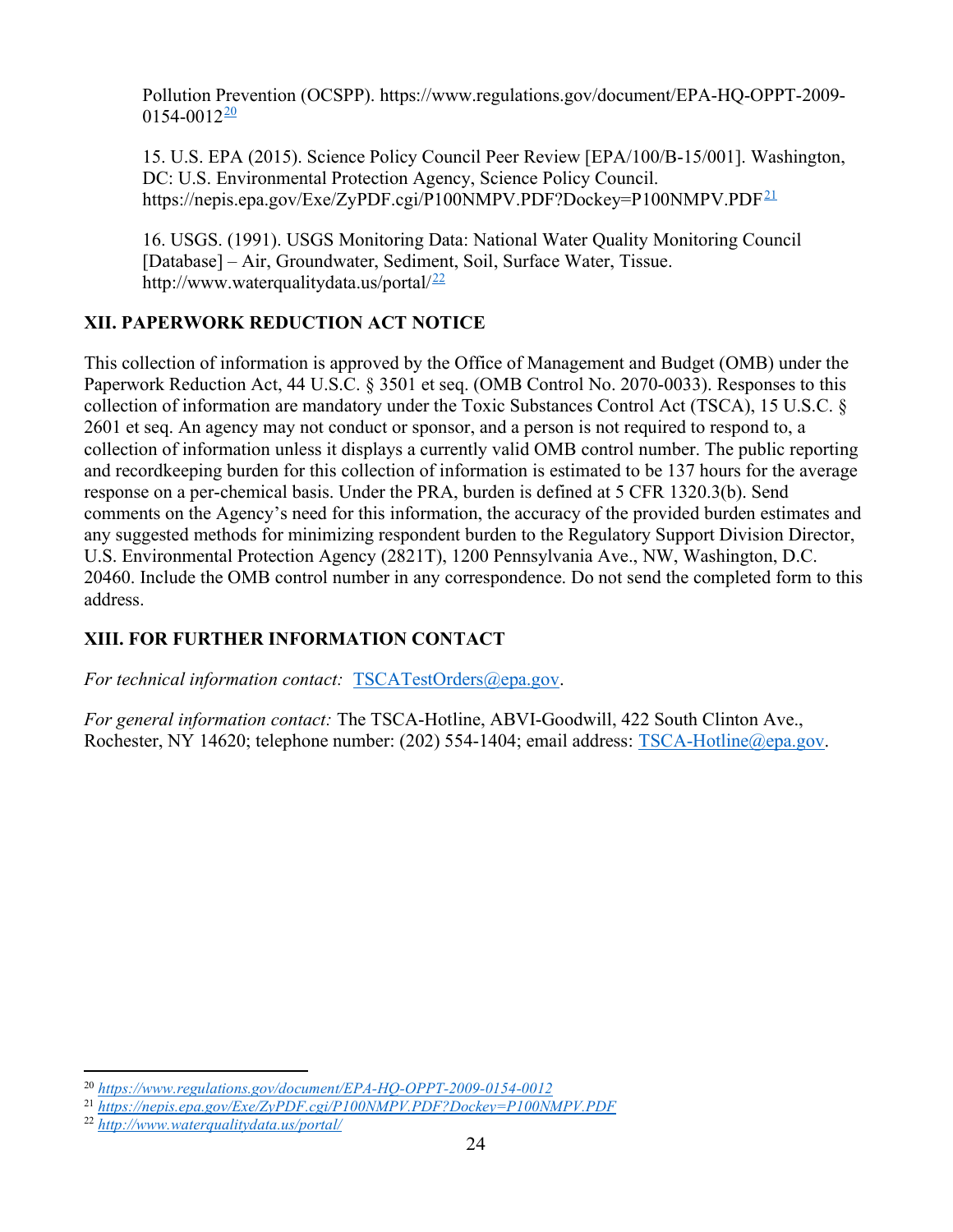### XIV. SIGNATURE

Under the authority in TSCA section 4(a)(2), the United States Environmental Protection Agency hereby issues this Order to take effect on the date of my signature.



#### Michal Freedhoff,

Assistant Administrator, Office of Chemical Safety and Pollution Prevention.

Enclosures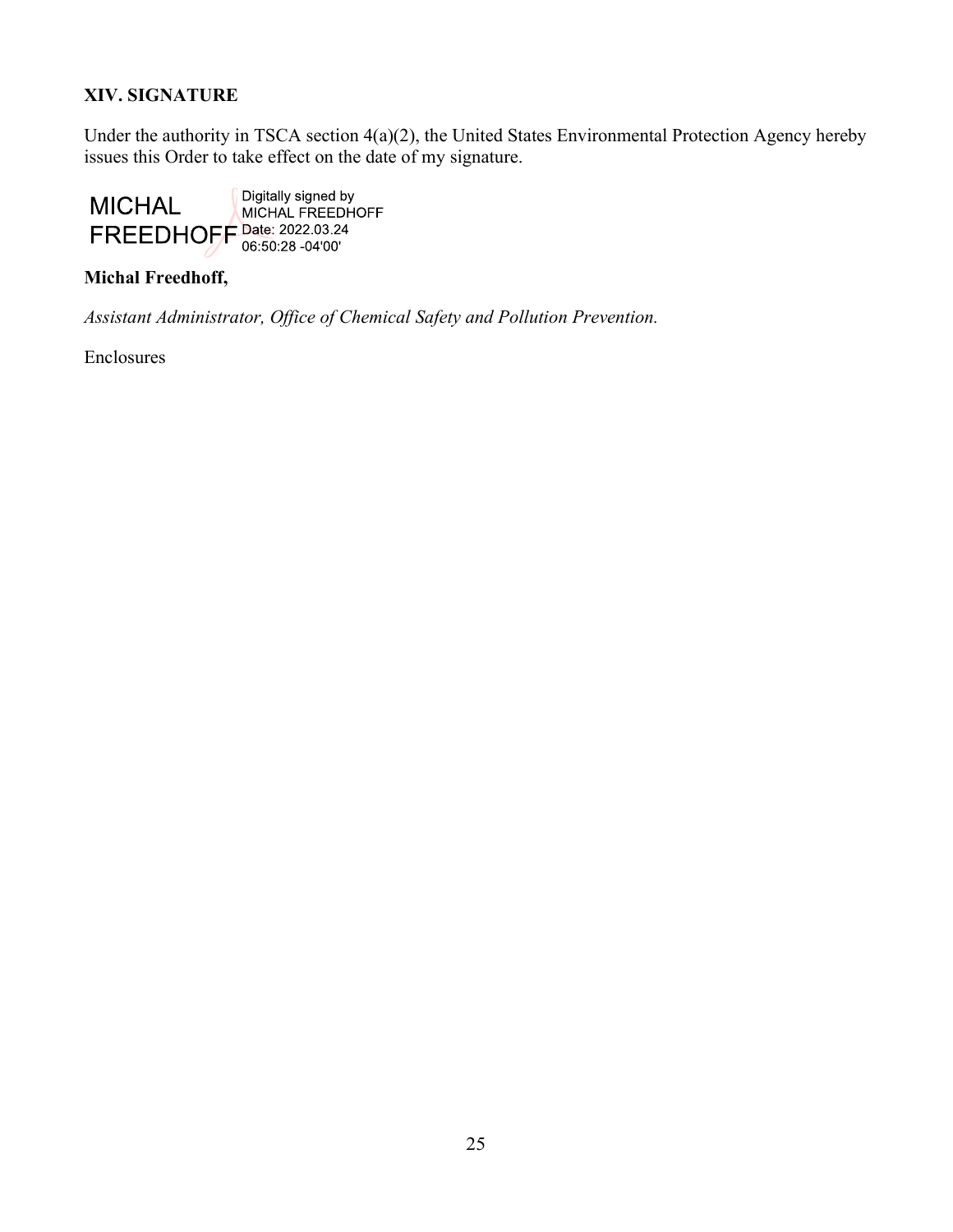## APPENDIX A - EQUIVALENCE DATA

For purposes of this Order, "equivalence data" means "chemical data or biological test data intended to show that two substances or mixtures are equivalent." Also, when a chemical substance is "equivalent," it means "that a chemical substance is able to represent or substitute for another in a test or series of tests, and that the data from one substance can be used to make scientific and regulatory decisions concerning the other substance," as defined in 40 CFR § 790.3.

If testing under TSCA section 4(a) is required of an equivalent chemical substance, the EPA may grant an exemption from testing to the manufacturer or processor of one substance if the information required under TSCA section 4(a) is submitted or is being developed on the other, and the manufacturer or processor submits the following information to support equivalence with its exemption application:

- 1. The chemical identity of each chemical substance or mixture manufactured or processed by the applicant for which the exemption is sought. The exact type of identifying data required may be specified in this Order and may include all characteristics and properties of the applicant's substance or mixture, such as boiling point, melting point, chemical analysis (including identification and amount of impurities), additives, spectral data, and other physical or chemical information that may be relevant in determining whether the applicant's substance or mixture is equivalent to the specific test substance.
- 2. The basis for the applicant's belief that the substance or mixture for which the exemption is sought is equivalent to the test substance or mixture.
- 3. Any other data which exemption applicants are directed to submit in this Order which may have bearing on a determination of equivalence. This may include a description of the process by which each chemical substance or mixture for which an exemption is sought is manufactured or processed prior to use or distribution in commerce by the applicant.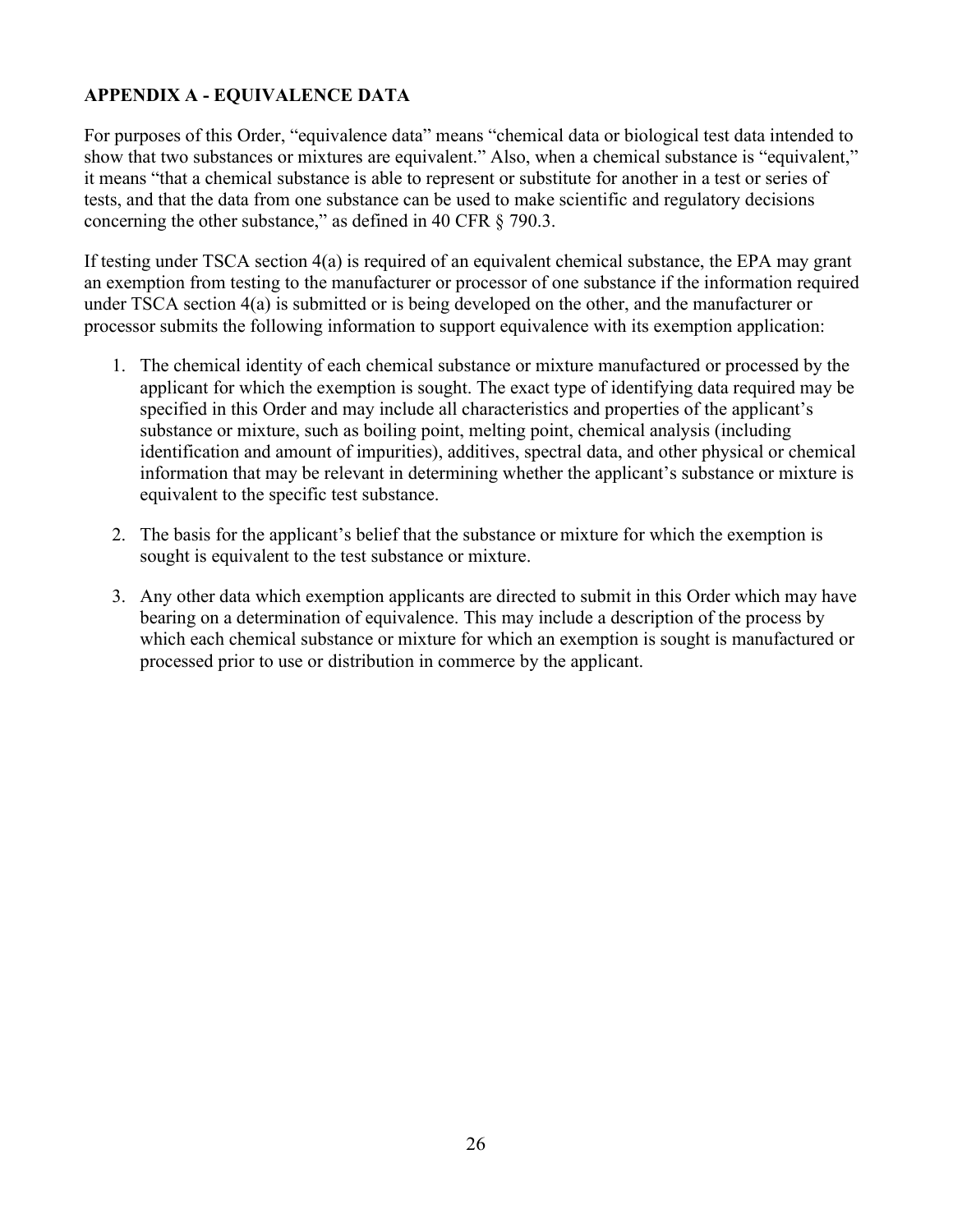### APPENDIX B - COST SHARING

The EPA encourages Order recipients that are responsible for developing the same information on the same chemical(s) to avoid duplicative testing and share the cost of information development. If a test is conducted according to a final, approved protocol, it is sufficient that the test is conducted once. Two ways to avoid duplicative testing are discussed in this Order. They are forming or joining a consortium, discussed in Unit VIII, or requesting an exemption, discussed in Unit IV.B.3.

#### Consortia

Persons that form or join a consortium typically execute an agreement with the other members of the consortium concerning how costs will be shared and how the consortium will operate.

#### Exemptions

Persons that receive exemptions from testing have an obligation to reimburse the person(s) who perform the testing and submit the required information that is the basis for the exemption for a portion of the costs incurred in complying with the requirement to submit such information, and any other person required to contribute to a portion of such costs. Apportionment of costs between persons receiving exemptions and the person who actually conducts the test(s) is ideally negotiated between the companies involved, without the EPA's participation. The Agency has promulgated regulations that explain how the EPA views fair and equitable reimbursement in the context of TSCA section 4(a) test rules. In general, those regulations (40 CFR § 791.40 through § 791.52) make a presumption that a person's fair share of the test costs is in proportion to their share of the total production volume of the test chemical over a specified period of time that begins one calendar year before the effective date of the rule and continues up to the latest data available upon resolution of a dispute. While those regulations do not apply to TSCA section 4 orders, you may wish to consider them as you decide how to share the costs.

If persons subject to an order include a person that has been granted an exemption and agreement cannot be reached on the amount and method of sharing the cost of developing the information, the person whose information is the basis for the exemption may request that the Administrator order the person(s) granted the exemption to provide fair and equitable reimbursement after considering all relevant factors, including the share of the market and the effect on the competitive position of the person required to provide reimbursement in relation to the person to be reimbursed. See TSCA section 4(c)(3)(A). Upon receipt of such a request, the EPA will determine fair and equitable reimbursement and issue an order accordingly. The Agency may, at its discretion, make use of procedures and standards applicable to data reimbursement regarding TSCA section 4 rules, contained in 40 CFR part 791.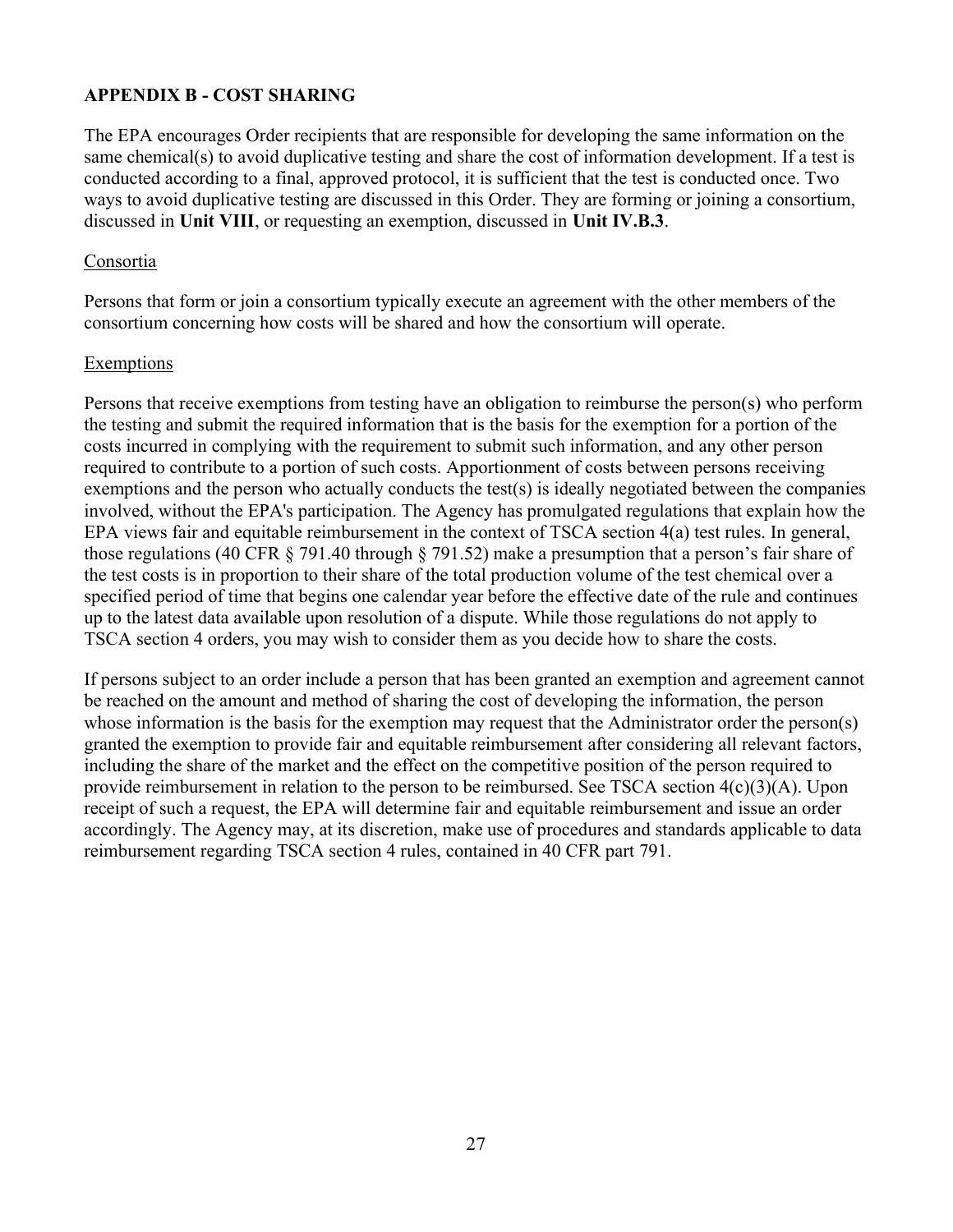### APPENDIX C - HOW TO ACCESS THE CDX APPLICATION AND RECORDKEEPING REQUIREMENTS

#### How to Access the CDX Application

The initial response, draft and final study plans, final test reports with underlying data, existing studies, any testing related requests, and all related correspondence must be submitted electronically to the EPA as follows:

- 1. Submit to the EPA's CDX system. CDX is the point of entry on the Environmental Information Exchange Network (Exchange Network) for submissions to the Agency.
- 2. The URL for the CDX website is https://cdx.epa.gov/ $\frac{23}{2}$  which takes you to the CDX homepage.
- 3. On the homepage you may select "Log in" or, if you haven't already registered, select "Register with CDX."
- 4. Once you have logged on to CDX, follow the instructions for submitting TSCA section 4 order information. To access the instructions, select "Report electronically" on the EPA Internet homepage at https://www.epa.gov/assessing-and-managing-chemicals-under-tsca/electronicreporting-requirements-certain-information#data<sup>24</sup>.
- 5. The CDX Help Desk is available for data submission technical support between the hours of 8:00 am and 6:00 pm (EST) at 1-888-890-1995 or helpdesk@epacdx.net. The CDX Help Desk can also be reached at 970-494-5500 for international callers.

The EPA may revise these submission instructions with advance notice.

#### Recordkeeping

You must retain copies of all information documenting your compliance with this Order for ten years. This includes your response and other documents and correspondence submitted to comply with this Order, such as test protocols, testing related requests, final test reports with their underlying data, and any penalties remitted.

<sup>23</sup> https://cdx.epa.gov/

<sup>24</sup> https://www.epa.gov/assessing-and-managing-chemicals-under-tsca/electronic-reporting-requirements-certaininformation#data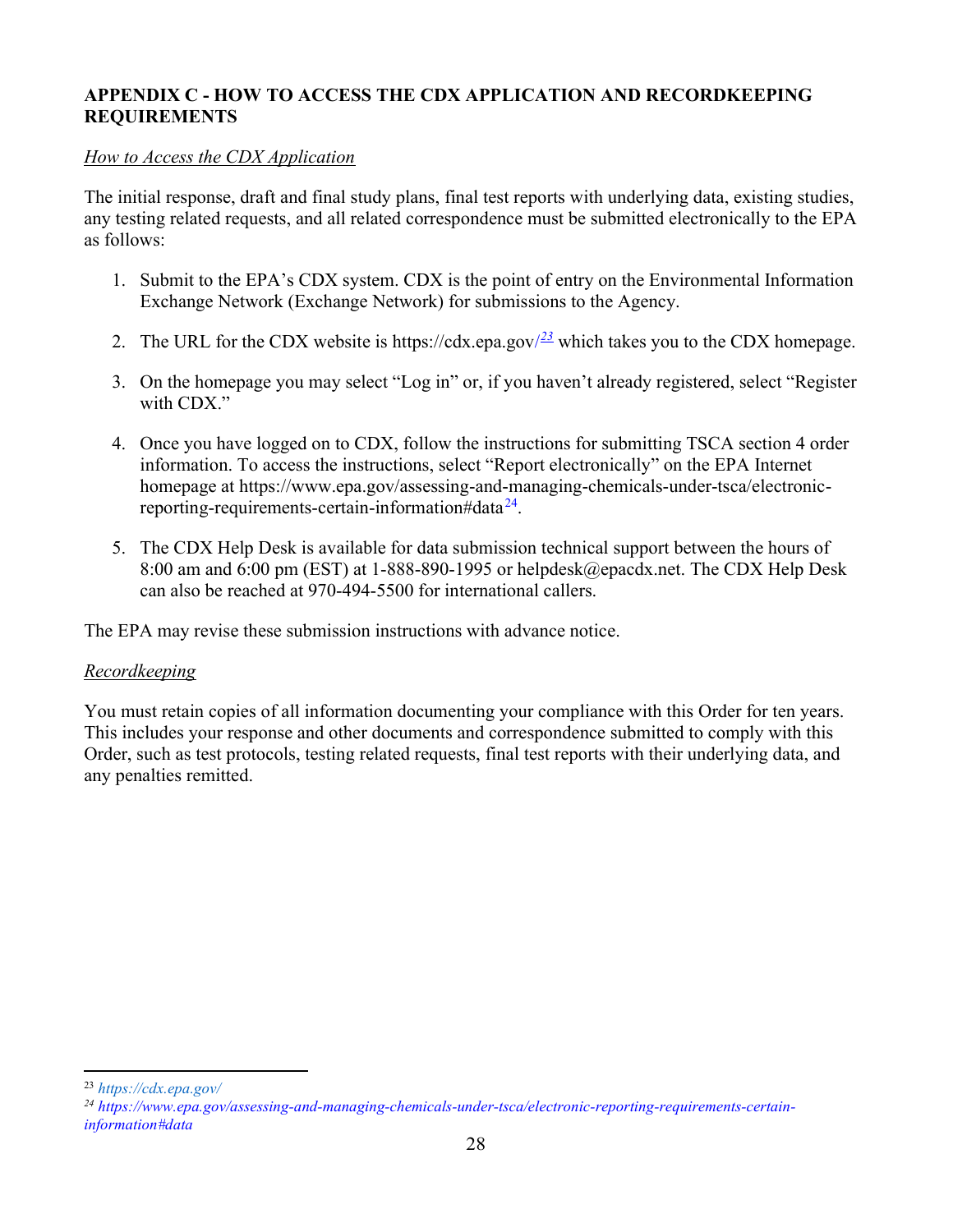## APPENDIX D - ORDER RECIPIENT SELECTION

This Appendix describes the process by which the EPA identified recipients of this Order. This information is for your use, and does not govern the obligations under this Order or the identities of the companies subject to this Order. A recipient of this Order that manufactures or processes the chemical as per the definitions provided in Unit I.B is subject to this Order, regardless of the basis on which the Agency identified the recipient.

The manufacturers and processors of the chemical subject to this Order were determined in the following manner:

The EPA included in this Order as recipients all companies comprising the final list of manufacturers subject to fee payments<sup>25</sup> for *p*-dichlorobenzene developed under the "Fees for Administration of Toxic Substances Control Act" rule in 2020, as well as, manufacturers identified by other sources, including Toxics Release Inventory<sup>26</sup> (TRI) reporting from 2016 to 2020 and Chemical Data Reporting (CDR) reporting from 2020. The Agency also included in this Order Companies who reported as "Processors" of this chemical to the 2016 to 2020 TRI. Although the EPA recognizes that there are processors who do not report to TRI, this database was used to identify processors for the purposes of this order because it is the Agency's most comprehensive source to establish a well-verified list of processing companies.

<sup>&</sup>lt;sup>25</sup> https://www.epa.gov/tsca-fees/final-list-fee-payers-next-20-risk-evaluations

<sup>26</sup> https://www.epa.gov/toxics-release-inventory-tri-program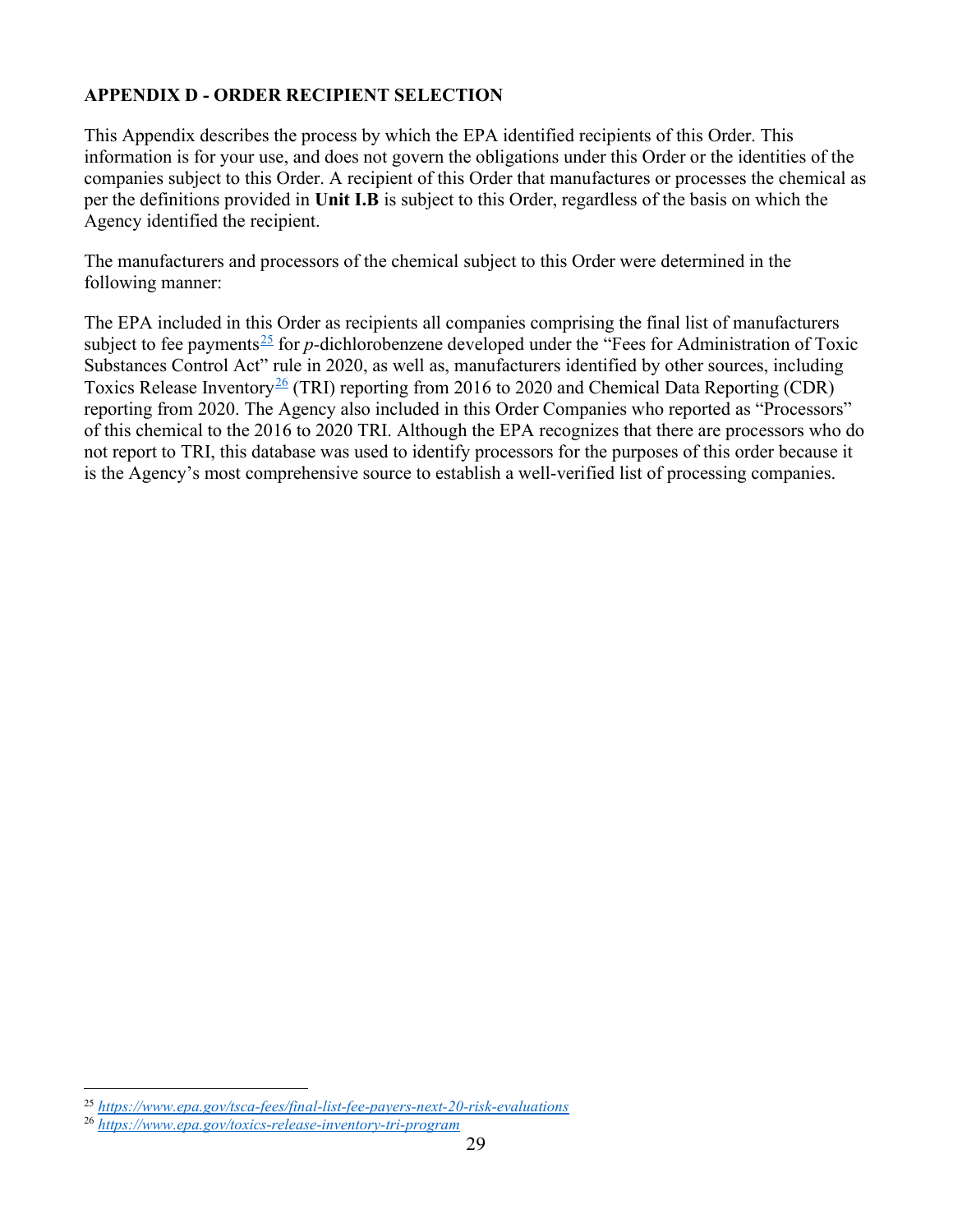# APPENDIX E - SPECIFIC REQUIREMENTS AND GUIDANCE FOR THIS ORDER

This appendix provides requirements of study plans and test reports for specific testing requirements of this Order. Additionally, this appendix provides additional reference material(s) associated with the testing required in this Order.

For information on how the EPA determined the need for the testing requirements of this Order, refer to Unit II.B.

### I. ENVIRONMENTAL HAZARD

### a. Avian Dietary Toxicity Test (OCSPP 850.2200)

### i. Study Plans

Please see Unit VI.B of the Order for overall requirements for study plans. Additional requirements specific to OPPTS 850.2200 include:

1. An outline must be provided of the raw data to be collected for each sub-lethal and lethal endpoint as well as statistical analyses that are planned.

2. The study laboratory must describe how they will conduct analytical verification of the test material in the diet at the beginning, middle and end of the test to ensure exposure, and the source, purity, and a Certificate of Analysis of the test substance must be reported. The draft study plan will not be approved by the EPA without the purity of the test material.

3. The Northern bobwhite (*Colinus virginianus*) must be used instead of the mallard (*Anas*) platyrhynchos) or other test species recommended in the guideline, because it is less prone to regurgitation and easier to measure food consumption for this species.

## ii. Test Reports

In addition to the requirements provided by Unit VI, test reports submitted to the EPA are due 165 days after effective date of the Order and must include the following, as applicable:

1. Harmonized Template ID: 53

2. Harmonized Template URL: https://www.oecd.org/ehs/templates/harmonised-templateseffects-on-biotic-systems.htm $\frac{27}{2}$ 

#### iii. References

In addition to generally applicable references provided by Unit XI, the following is a list of references specific to this testing requirement:

1. OECD. (2002). SIDS Initial Assessment Report: Triphenyl Phosphate (pp. 151). Paris, France: United Nations Environment Programme, Organisation for Economic Co-operation and

<sup>27</sup> https://www.oecd.org/ehs/templates/harmonised-templates-effects-on-biotic-systems.htm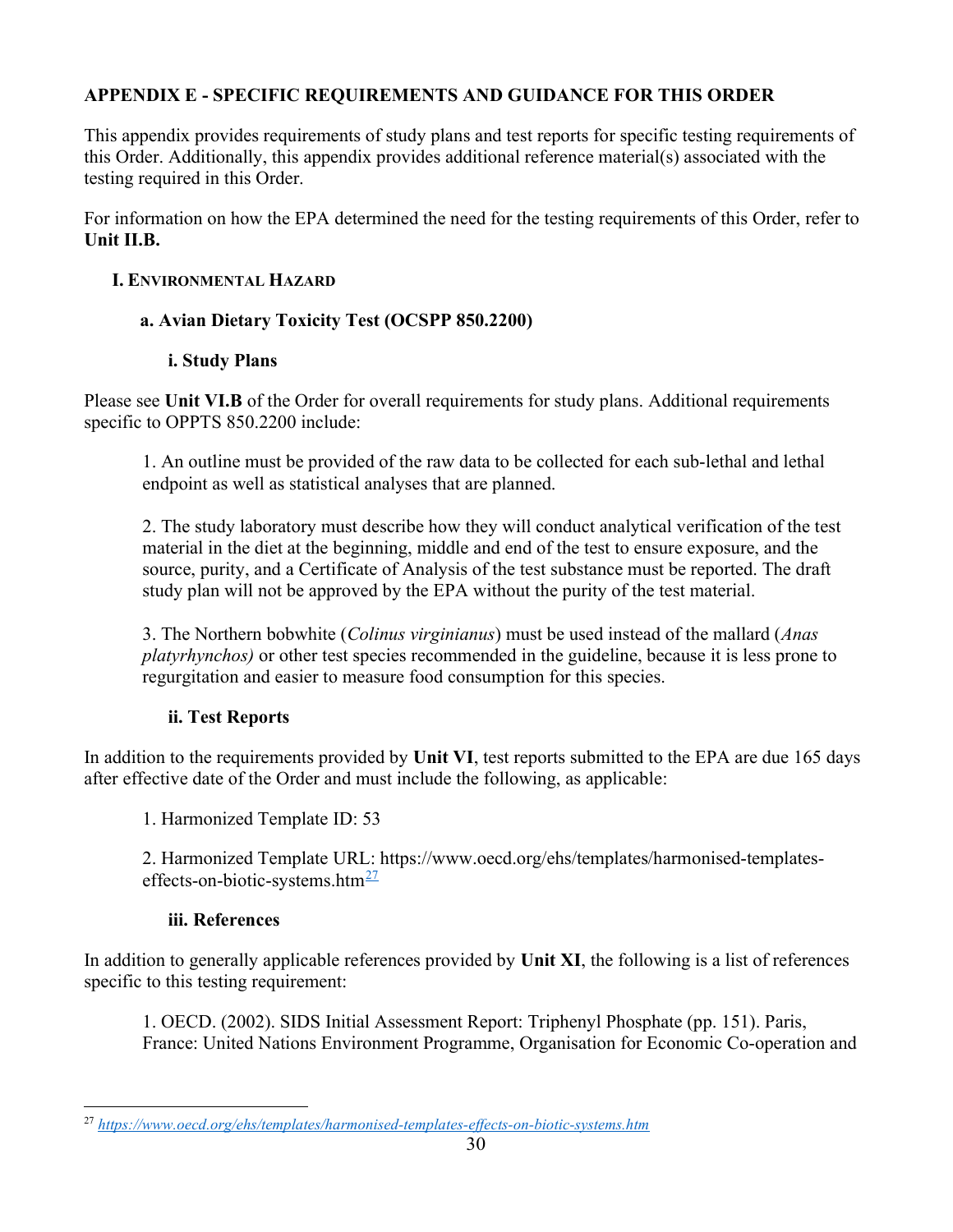Development. https://hpvchemicals.oecd.org/ui/handler.axd?id=E23395DC-ED57-4822-B9C4- 7178045C3C97<sup>28</sup>

2. Su, G., Crump, D., Letcher, R. J., & Kennedy, S. W. (2014). Rapid in Vitro Metabolism of the Flame Retardant Triphenyl Phosphate and Effects on Cytotoxicity and mRNA Expression in Chicken Embryonic Hepatocytes. Environmental Science & Technology, 48(22), 13511-13519. doi:10.1021/es5039547

3. UK Environment Agency. (2009). Environmental Risk Evaluation Report: Triphenyl Phosphate (CAS no.115-86-6). Bristol, UK: The Environment Agency. https://assets.publishing.service.gov.uk/government/uploads/system/uploads/attachment\_data/fil  $e/290862$ /scho0809bquk-e-e.pdf $\frac{29}{2}$ 

4. U.S. EPA (2012). OCSPP 850.2200: Avian Dietary Toxicity Test [EPA 712-C-024]. Washington, DC: U.S. Environmental Protection Agency, Office of Chemical Safety and Pollution Prevention (OCSPP). https://www.regulations.gov/document/EPA-HQ-OPPT-2009-  $0154 - 0011^{30}$ 

5. U.S. EPA (2015). Science Policy Council Peer Review [EPA/100/B-15/001]. Washington, DC: U.S. Environmental Protection Agency, Science Policy Council. https://nepis.epa.gov/Exe/ZyPDF.cgi/P100NMPV.PDF?Dockey=P100NMPV.PDF $\frac{31}{2}$ 

6. U.S. EPA (2020). Final Guidance for Waiving Sub-Acute Avian Dietary Tests for Pesticide Registration and Supporting Retrospective Analysis. Washington, DC: U.S. Environmental Protection Agency, Office of Pesticide Programs (OPP). https://www.epa.gov/sites/default/files/2020-02/documents/final-waiver-guidance-avian-subacute-dietary.pd $f^{\frac{32}{2}}$ 

7. USGS. (1991). USGS Monitoring Data: National Water Quality Monitoring Council [Database] – Air, Groundwater, Sediment, Soil, Surface Water, Tissue. http://www.waterqualitydata.us/portal/<sup>33</sup>

## b. Avian Reproduction Test (OCSPP 850.2300)

## i. Study Plans

Please see Unit VI.B of the Order for overall requirements for study plans. Additional requirements specific to OCSPP 850.2300 include:

1. An outline must be provided of the raw data to be collected for each sub-lethal and lethal endpoint as well as statistical analyses that are planned.

2. The study laboratory must describe how they will conduct analytical verification of the test

<sup>28</sup> https://hpvchemicals.oecd.org/ui/handler.axd?id=E23395DC-ED57-4822-B9C4-7178045C3C97

<sup>&</sup>lt;sup>29</sup> https://assets.publishing.service.gov.uk/government/uploads/system/uploads/attachment\_data/file/290862/scho0809bquk-ee.pdf

<sup>30</sup> https://www.regulations.gov/document/EPA-HQ-OPPT-2009-0154-0011

<sup>31</sup> https://nepis.epa.gov/Exe/ZyPDF.cgi/P100NMPV.PDF?Dockey=P100NMPV.PDF

<sup>32</sup> https://www.epa.gov/sites/default/files/2020-02/documents/final-waiver-guidance-avian-sub-acute-dietary.pdf

<sup>33</sup> http://www.waterqualitydata.us/portal/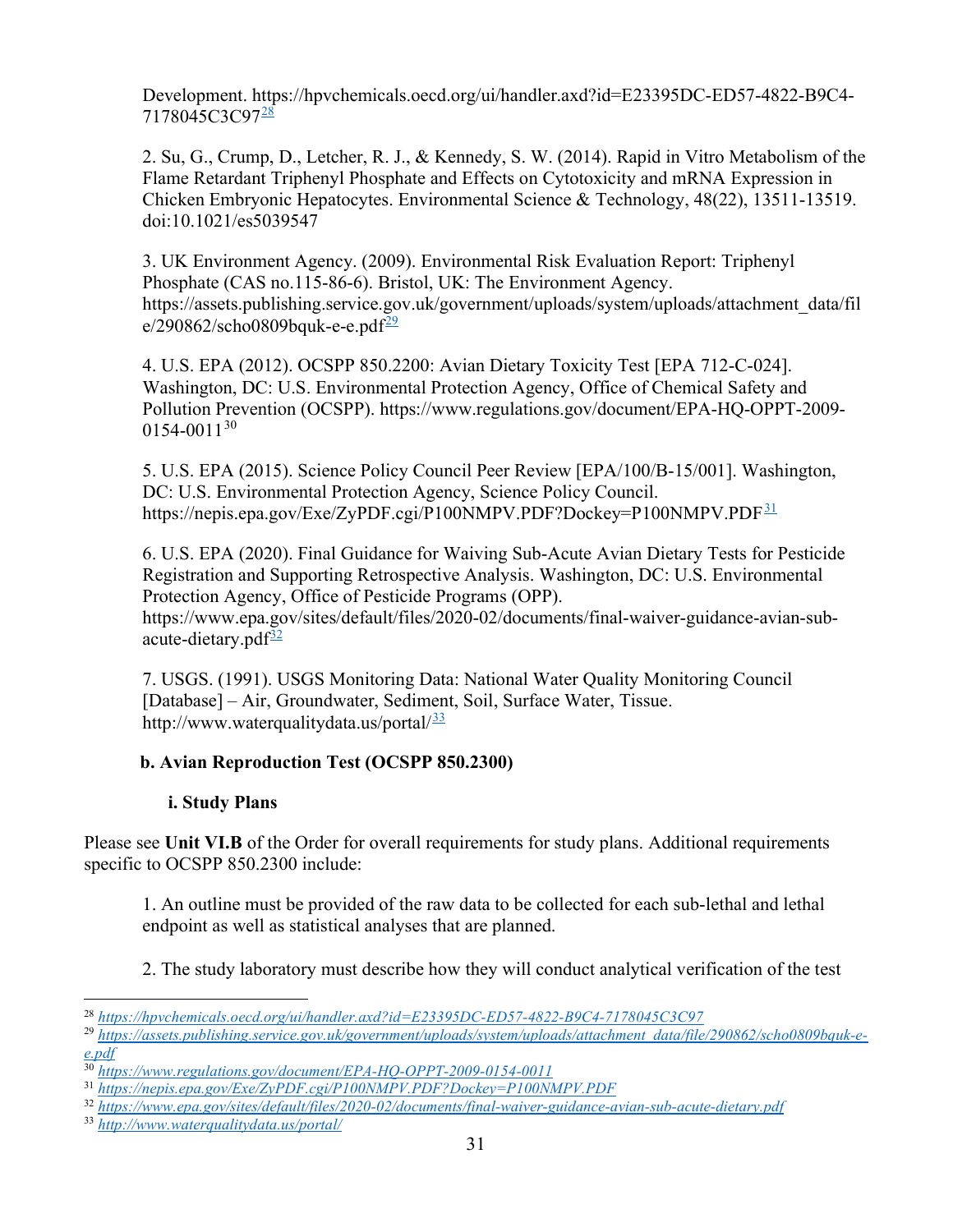material in the diet at the beginning, middle and end of the test to ensure exposure, and the source, purity, and a Certificate of Analysis of the test substance must be reported. The draft study plan will not be approved by the EPA without the purity of the test material.

3. A description should be provided as to how frequently the test diets will be mixed, to ensure that the concentrations are not reduced from initial concentrations (by degradation processes) by more than 20%.

4. The Northern bobwhite (*Colinus virginianus*) must be used instead of the mallard (*Anas*) platyrhynchos) or other test species recommended in the guideline, because it is less prone to regurgitation and easier to measure food consumption for this species.

## ii. Test Reports

In addition to the requirements provided by Unit VI, test reports submitted to the EPA are due 295 days after effective date of the Order and must include the following, as applicable:

1. Harmonized Template ID: 53

2. Harmonized Template URL: https://www.oecd.org/ehs/templates/harmonised-templateseffects-on-biotic-systems.htm<sup>34</sup>

### iii. References

In addition to generally applicable references provided by Unit XI, the following is a list of references specific to this testing requirement:

1. OECD. (2002). SIDS Initial Assessment Report: Triphenyl Phosphate (pp. 151). Paris, France: United Nations Environment Programme, Organisation for Economic Co-operation and Development. https://hpvchemicals.oecd.org/ui/handler.axd?id=E23395DC-ED57-4822-B9C4- 7178045C3C9735

2. Su, G., Crump, D., Letcher, R. J., & Kennedy, S. W. (2014). Rapid In Vitro Metabolism of the Flame Retardant Triphenyl Phosphate and Effects on Cytotoxicity and mRNA Expression in Chicken Embryonic Hepatocytes. Environmental Science & Technology, 48(22), 13511-13519. doi:10.1021/es5039547

3. UK Environment Agency. (2009). Environmental Risk Evaluation Report: Triphenyl Phosphate (CAS no.115-86-6). Bristol, UK: The Environment Agency. https://assets.publishing.service.gov.uk/government/uploads/system/uploads/attachment\_data/fil  $e/290862$ /scho0809bquk-e-e.pdf $\frac{36}{2}$ 

36 https://assets.publishing.service.gov.uk/government/uploads/system/uploads/attachment\_data/file/290862/scho0809bquk-e $e.pdf$ 

<sup>34</sup> https://www.oecd.org/ehs/templates/harmonised-templates-effects-on-biotic-systems.htm

<sup>35</sup> https://hpvchemicals.oecd.org/ui/handler.axd?id=E23395DC-ED57-4822-B9C4-7178045C3C97